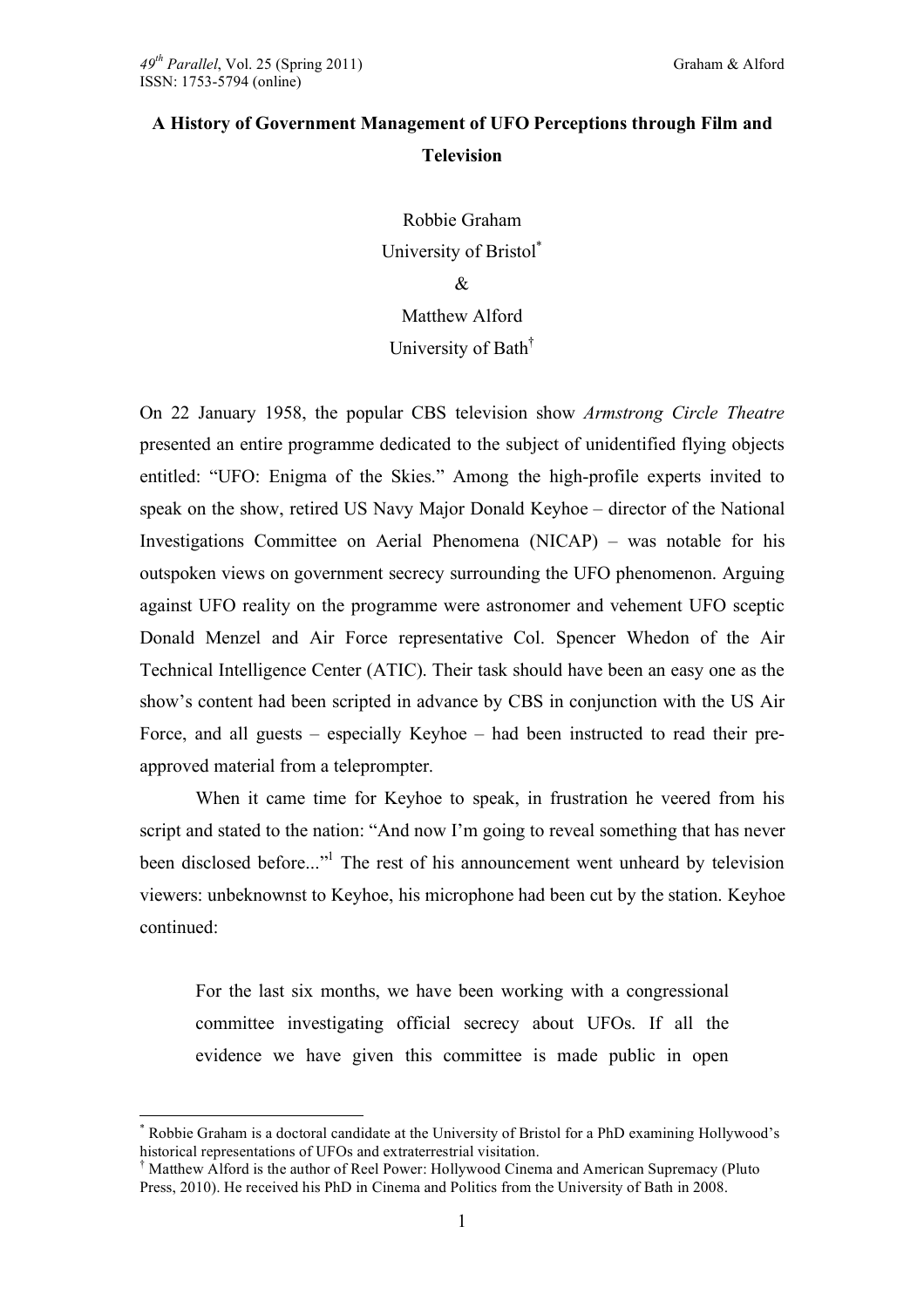hearings, it will absolutely prove that the UFOs are real machines under intelligent control.<sup>2</sup>

After the show, CBS was inundated with calls and letters from viewers demanding to know why Keyhoe's audio had been cut: "Call it what you like," wrote one viewer, "but it appeared to be a very shocking display of censorship; and certainly offensive to the intelligence of the American public..."<sup>3</sup> Nine days later, CBS admitted it had been subject to official censorship. In a letter to a disgruntled viewer dated 31 January, 1958, CBS director of editing, Herbert A. Carlborg, stated:

This program had been carefully cleared for security reasons. Therefore, it was the responsibility of this network to insure [sic] performance in accordance with pre-determined security standards. Any indication that there would be a deviation might lead to statements that neither this network nor the individuals on the program were authorized to release.<sup>4</sup>

As will be evidenced in this essay, the US government's historical efforts to censor UFO-related media products extend considerably further than the Keyhoe incident and have noticeably affected the content of numerous films and TV products over a six-decade time span. Before moving to examine some of these cases, however, it is necessary to ask: why should the US government wish to exert its influence over media representations of a subject as seemingly fanciful as UFOs? The answer to this question becomes clear with even a cursory glance at the government's early documentation on the subject, which reflects a sustained concern about UFOs (if not a consensus on their origins) at the highest levels of the US military.

### **Background**

The US government's interest in UFOs dates back to the summer of 1947 when America's national security apparatus was besieged by hundreds of reports from concerned citizens and military personnel of what appeared to be metallic disk-shaped objects traversing the nation's skies, sometimes in formation and often at impossible speeds. On 24 June private aviator and businessman Kenneth Arnold reported seeing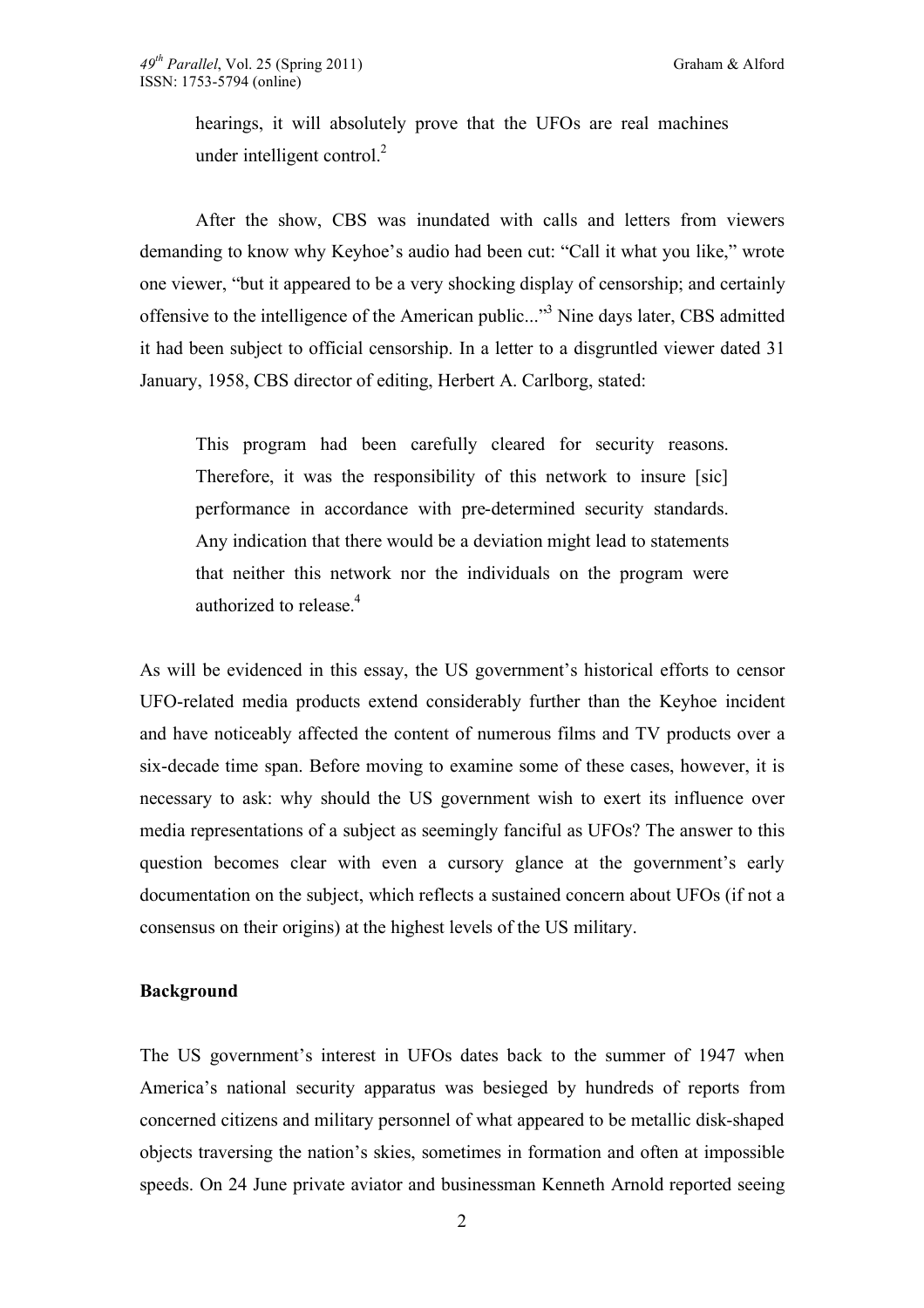a chain of nine unusual objects over the Cascade Mountains in Washington State. Arnold described the objects' movement as being "like a saucer if you skip it across the water," inspiring the press to dub the mystery objects "flying saucers."5 Many hundreds of saucer sightings were reported worldwide in the months to follow.

In 1948 the US Air Force produced its Top Secret and highly controversial "Estimate of the Situation," an official report concluding flying saucers to be interplanetary in origin.<sup>6</sup> Other factions within the Air Force, however, favoured the more palatable (though perhaps no less alarming) idea that the saucers were the product of technological innovations in the Soviet Union. Either way, secrecy regarding the issue was of paramount importance as the question of whether the objects were physically real had already been affirmatively answered in the minds of America's military leaders. In a once secret letter to Air Force Headquarters dated 23 September 1947, General Nathan Twining, head of Air Materiel Command (AMC), stated that flying saucers were "real and not visionary or fictitious," that they had "metallic or light reflecting surface[s]," were "circular or elliptical in shape, flat on bottom and domed on top," and were sometimes sighted in "well-kept formation flights varying from three to nine objects."<sup>7</sup> In a previously Top Secret Canadian government document dating from 1950, Wilbert Smith – head of the Canadian government's UFO research project, Magnet, noted with regard to UFOs that "The matter is the most highly classified subject in the United States government, rating higher even than the H-bomb."<sup>8</sup>

Today, numerous governments worldwide maintain dedicated and costly UFO study projects – collating and often investigating what collectively amount to thousands of UFO sighting reports made annually to authorities. In South America alone, the governments of Argentina,<sup>9</sup> Uruguay,<sup>10</sup> Peru,<sup>11</sup> Chile<sup>12</sup> and Brazil<sup>13</sup> either operate UFO investigations units or actively collect UFO sighting reports through their militaries. Other governments, including those of France,<sup>14</sup> New Zealand,<sup>15</sup> Denmark,<sup>16</sup> Canada<sup>17</sup> and Russia,<sup>18</sup> have in recent years released to the public thousands of pages of previously classified UFO files.

The UK government also is engaging with the public on the UFO issue through an ongoing process which has seen the release of thousands of previously classified UFO files through the National Archives.19 According to the UK Ministry of Defense, UFOs (or UAPs – Unidentified Aerial Phenomena – as the MoD refers to them) "certainly exist," but are "still barely understood."<sup>20</sup> In a formerly secret 400-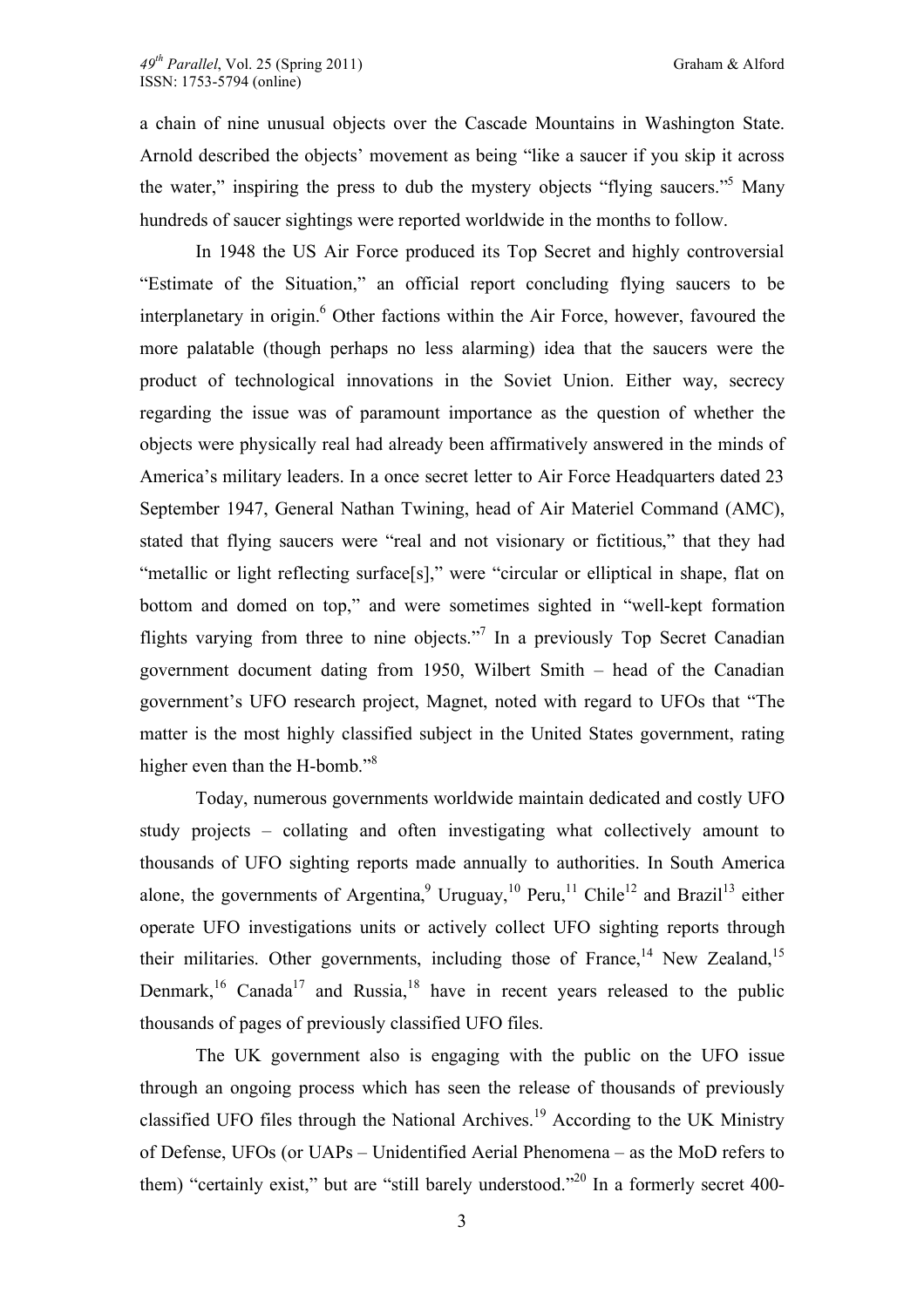page assessment of the UFO phenomenon released in 2006 under the Freedom of Information Act, the UK Defence Intelligence Staff acknowledged that:

The phenomena occur on a daily, world-wide basis... That UAP exist is indisputable. Credited with the ability to hover, land, take-off, accelerate to exceptional velocities and vanish, they can reportedly alter their direction of flight suddenly and clearly can exhibit aerodynamic characteristics well beyond those of any known aircraft or missile – either manned or unmanned. $^{21}$ 

The report also notes that "attempts by other nations to intercept the unexplained objects, which can clearly change position faster than an aircraft, have reportedly already caused fatalities," and warns that, with the increasing density of UAP reports in the UK air defence region, "a small possibility may exist... of a head-on encounter with a UAP $^{1.22}$ 

There appears, then, to be a broad consensus among the governments cited above: UFOs are objectively real – albeit currently not fully understood by science – worthy, at best, of focused study and, at the very least, of sustained monitoring in the interests of aviation safety and national security. Standing outside of this consensus is the United States, which is conspicuous for its almost total silence on the UFO issue, which it has maintained since the closure in 1969 of the Air Force's long-running UFO investigations project: Blue Book.<sup>23</sup> Despite shunning discussion of the phenomenon today, the US government's historical concerns regarding UFOs clearly represent a significant passage – if not an entire chapter – in the history of its early Cold War machinations. Yet academic discourse surrounding the accepted historical meta-narrative of the US national security state rarely, if ever, accommodates serious discussion of UFOs. This is owed to the fact that, as observed by political scientists Alexander Wendt and Raymond Duvall: "Considerable *work* goes into ignoring UFOs, constituting them as objects only of ridicule and scorn... to that extent one may speak of a 'UFO taboo,' a prohibition in the authoritative public sphere on taking UFOs seriously."24

In turn, details of the government's involvement in UFO-themed entertainment products are meagre in the pages of cinema and TV history, with the only substantive work on the subject to date having been produced by historian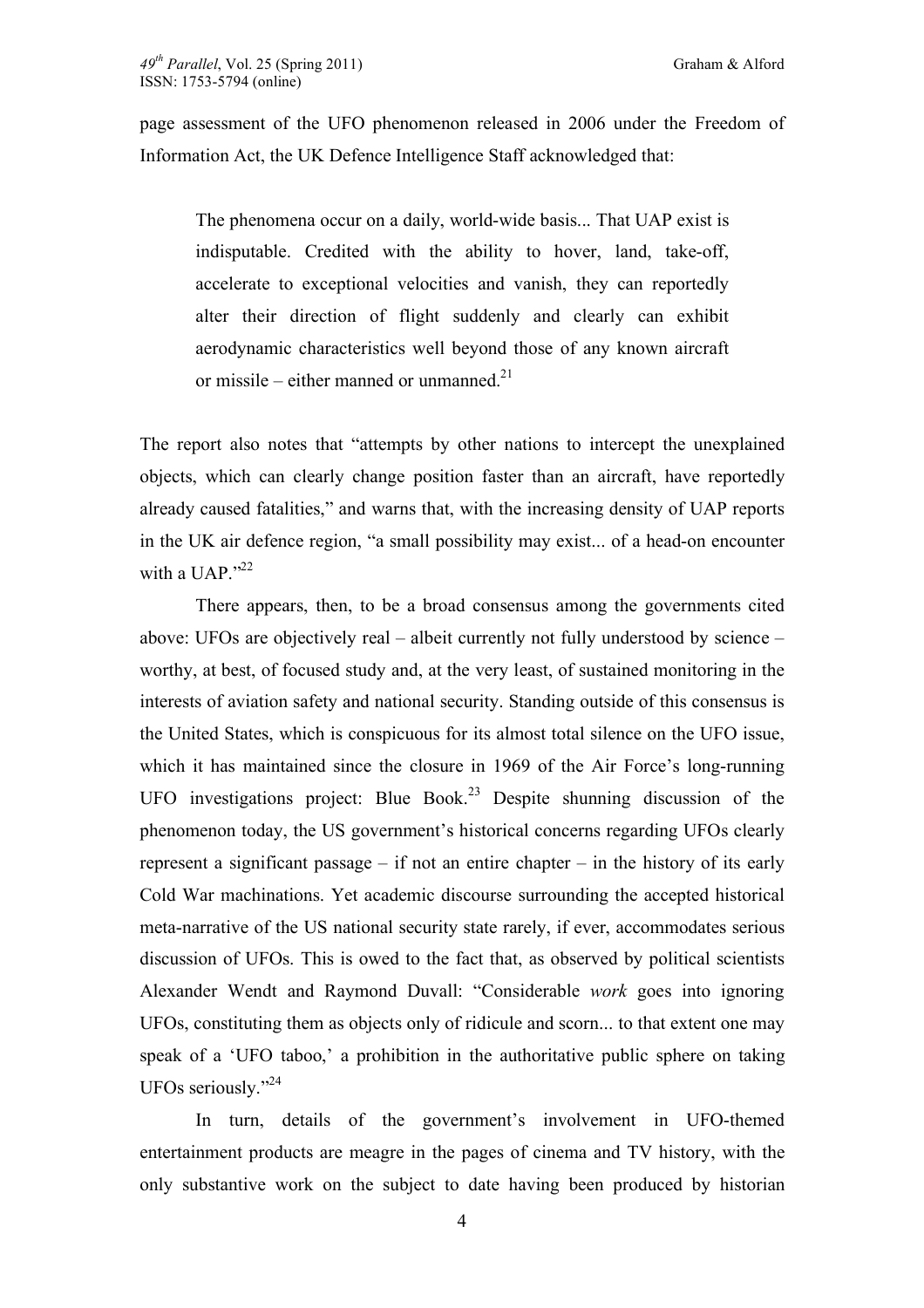Lawrence Suid.<sup>25</sup> Although Suid's work is undeniably valuable (it is referenced extensively throughout this paper), it mischaracterises UFOs as a minor PR concern for the military – when in fact they were an issue of great sensitivity that initially raised serious questions regarding national security – and fails to acknowledge several cases of film and TV productions that the authorities actively sought to manipulate for political ends in line with government UFO policy.

This essay builds on Suid's work, filling in the gaps, bringing it up to date and elucidating further the government's historical motivations for exerting its influence over UFO-themed film and television productions. The government's historical engagement with such fare can most thoroughly be discussed with regard to the Department of Defense (DoD), which has worked extensively with Hollywood in exchange for the right to edit scripts for sixty years with the principal aim of encouraging recruitment and retention of personnel, as detailed by Suid in his extensive tome *Guts and Glory* (2002) and by journalist David Robb. However, in practice the Pentagon's remit is more wide-ranging, as it routinely promotes its own version of US history, as with its sanitisation of the military's public image through its removal of a key character in *Black Hawk Down* (2002) who in real life had been convicted of raping a twelve-year-old boy;  $^{26}$  when it refused to cooperate on the feature film *Counter Measures* (1998) on the grounds that it did not want to remind the public of the Iran-Contra scandal;<sup>27</sup> or when it removed a joke about "losing" Vietnam" in the James Bond film *Tomorrow Never Dies* (1997). 28

## **The UFO Problem: Managing Perceptions**

With regard to UFOs, the government's efforts at managing public perceptions are very well established, with the prime example relating to the so-called "Roswell Incident" of July 1947 when the Roswell Army Air Force (RAAF) hastily announced to the press its "capture" of a downed "flying saucer" on an isolated ranch in the deserts of New Mexico.<sup>29</sup> A few hours later, the RAAF changed its story to the effect that what had been recovered, in fact, was a common weather balloon.<sup>30</sup> The United States Air Force (USAF) was to change this story again in 1995 with the announcement that the "weather balloon" had been a Top Secret high-altitude spy balloon.<sup>31</sup> This story was then officially re-written in 1997 to account for a number of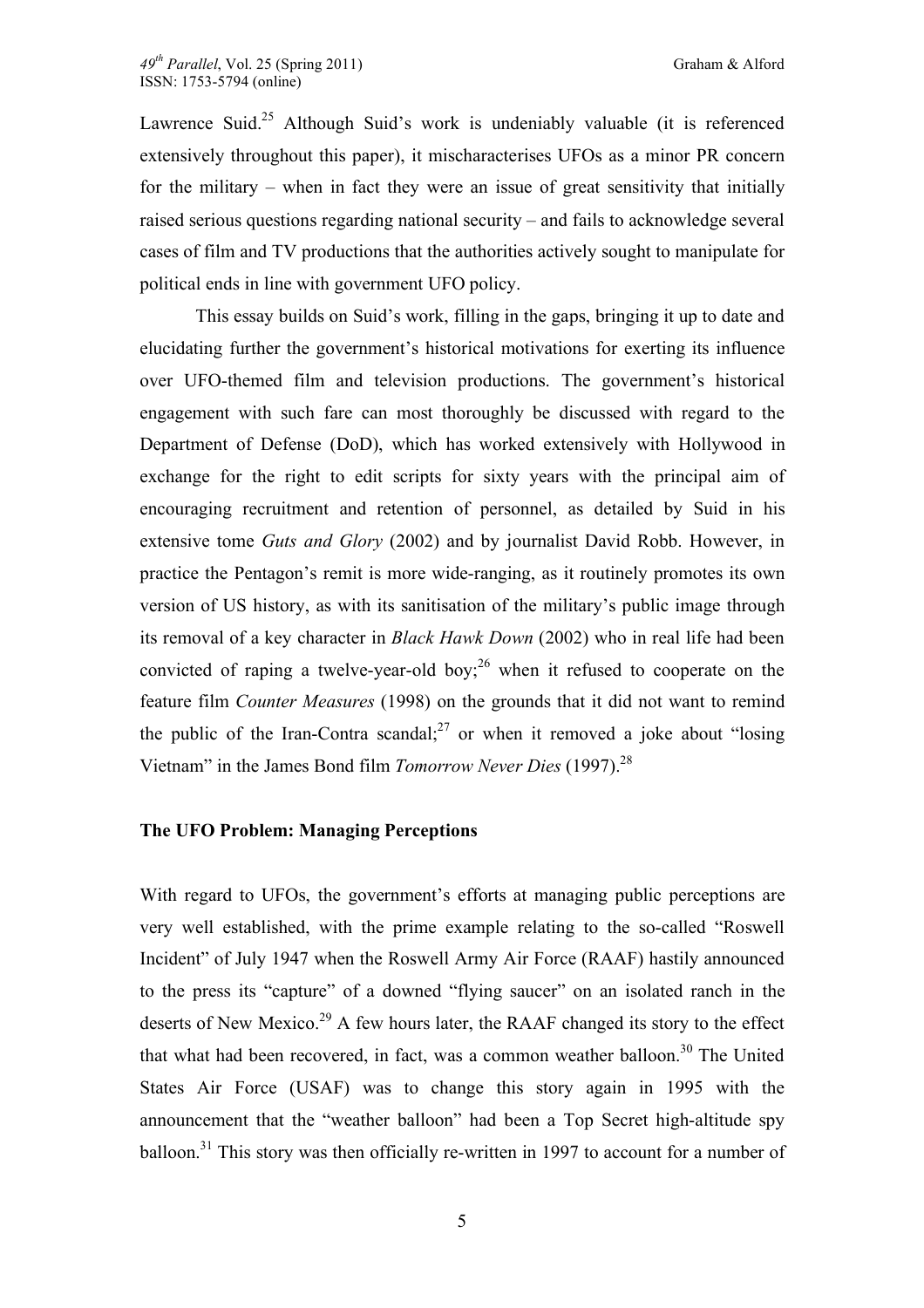apparently non-human bodies eyewitnesses claimed were recovered from the crash. The bodies, said the USAF, were human corpses, test dummies, or both.<sup>32</sup>

It is unsurprising, then, in light of its historical headaches relating to the UFO issue, that when filmmakers working on UFO-themed productions have sought cooperation from the Pentagon the response has been dismissive: deny cooperation or else request script changes that de-legitimise the study of the phenomenon. This process of official de-legitimisation can be traced back to recommendations made in 1953 by the CIA-sponsored Robertson Panel, a group of leading scientists assembled by US government physicist Howard Percy Robertson for the task of reviewing the Air Force's UFO files. The Robertson Panel's main findings were that UFOs were not a direct threat to national security. Nevertheless, it suggested the Air Force begin a "debunking" effort employing the talents of psychiatrists, astronomers and celebrities with the goal of demystifying UFO reports.<sup>33</sup> The reasoning for this recommendation as officially stated lay in the belief that the Soviets might try to "mask" an actual invasion of the USA by causing a wave of false UFO reports to swamp the Pentagon and other military agencies. $34$  Their formal recommendation was:

That the national security agencies take immediate steps to strip the Unidentified Flying Objects of the special status they have been given and the aura of mystery they have unfortunately acquired.<sup>35</sup>

The panel further stated that this should "be accomplished by mass media such as television [and] motion pictures..." and gave specific reference to Walt Disney.<sup>36</sup> It is not clear to what extent or how successfully these recommendations were implemented. However, even as late as 1966 the Robertson Panel wielded a demonstrable influence over media representations of UFOs in the CBS TV broadcast of *UFOs: Friend, Foe, or Fantasy?* (1966), an anti-UFO documentary narrated by Walter Cronkite. In a personal letter addressed to former Robertson Panel Secretary Frederick C. Durant, panel member Dr Thornton Page confides that he "helped organize the documentary around the Robertson Panel conclusions,"<sup>37</sup> even though this was thirteen years after the panel had disbanded and despite the fact that he was personally sympathetic to the existence of flying saucers.

The mentality of the CIA-Robertson Panel was present in other productions during the 1950s, not least in the aforementioned Keyhoe CBS/ USAF censorship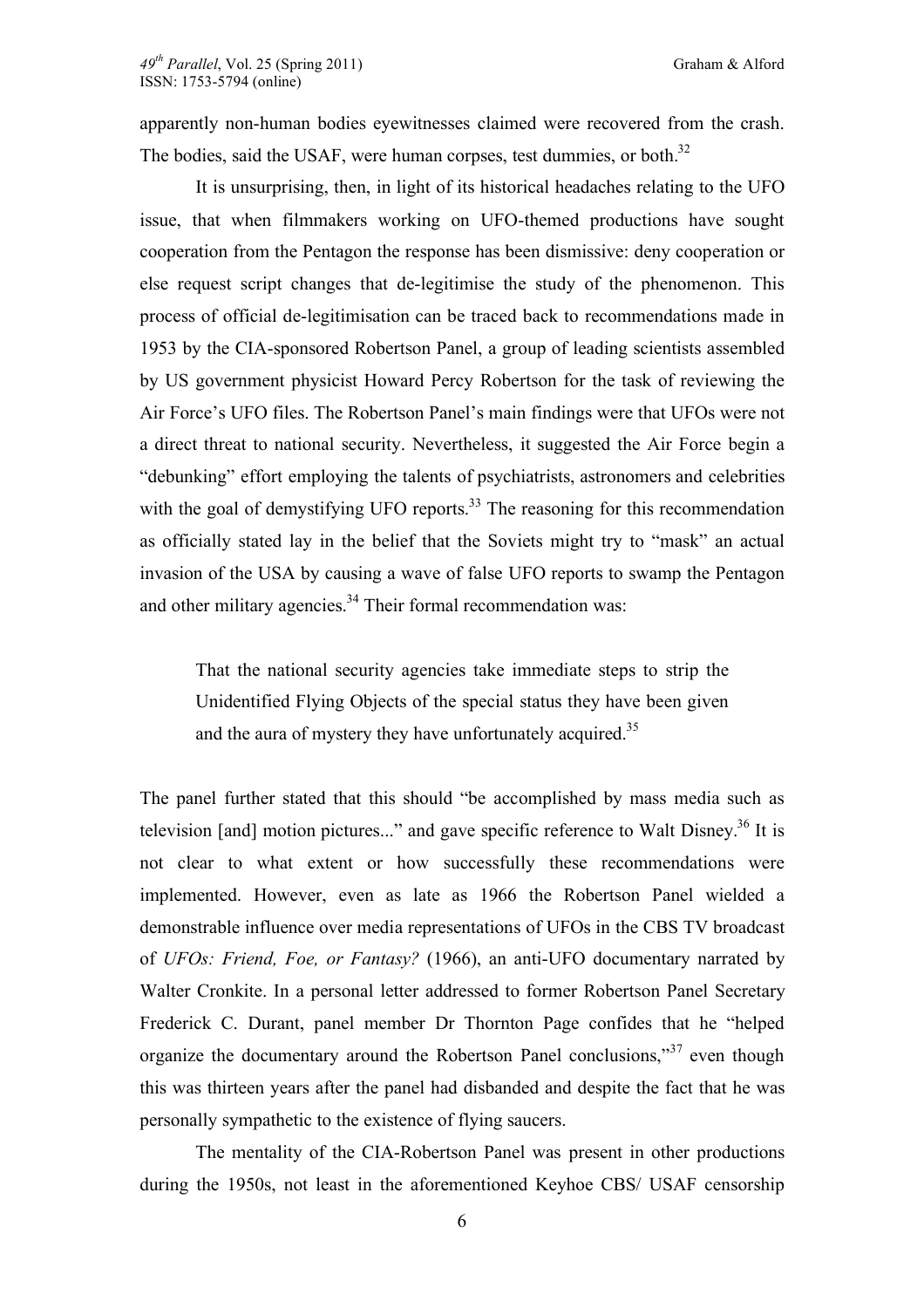case discussed earlier. Also notable is the 1956 documentary, *Unidentified Flying Objects: The True Story of Flying Saucers*, which prompted the USAF to draw up contingency plans to counteract the anticipated fallout from the film upon its release. The director of the USAF's official UFO investigations unit, Project Blue Book, Captain George T. Gregory, was tasked with monitoring not only the film's production process, but its public and critical reception. Believing that the film would stir up a "storm of public controversy," the USAF set about preparing a special case file that would debunk every saucer sighting examined in the movie and even went so far as to have three of its Blue Book officers provide "technical assistance" to the filmmakers in an effort to control the content of the documentary.<sup>38</sup>

Another case in this vein relates to a UFO-themed episode of the *Steve Canyon* TV series (1958–1959) that raised the ire of the US Air Force. Backed by Chesterfield Cigarettes and produced at Universal Studios with the full cooperation of the USAF, the NBC show chronicled the live-action exploits of Milton Caniff's famous comic strip character. The episode to which the USAF took objection was entitled "Project UFO" and saw Colonel Steve Canyon investigate a spate of flying saucer sightings reported to a local Air Force base. According to aviation historian James H. Farmer, "This was an episode that the Air Force did not really want to be aired," because the UFO subject was "a hot potato."<sup>39</sup>

By the time the USAF had finished with the script, it was, according to Farmer, "pretty tame... compared to the earlier renditions."<sup>40</sup> In the episode as aired the UFO sightings are attributed to a combination of hoax-induced hysteria and – in support of the USAF's original Roswell cover story – misidentifications of weather balloons. Producer John Ellis of the Milton Caniff Estate (which owns *Steve Canyon*) explained: "Every single page got re-written, and re-written, and re-written..."<sup>41</sup> David Haft, the show's producer, was more to the point in his recollection of the USAF's reaction when he submitted the first script draft for official approval: "Oh, oh, oh, oh! No, no, no, no!"<sup>42</sup> Haft also noted that the USAF had difficulty in deciding what was acceptable for broadcast.<sup>43</sup>

In one of the earliest drafts of "Project UFO," Steve Canyon speaks to his Commanding Officer, Colonel Jamison, in defence of a civilian UFO witness: "Why call him a jerk?" asks Canyon, "Seems to me like he acted like a pretty solid, clearheaded citizen..."44 This dialogue was removed. Elsewhere in the draft, Canyon appears to be enthusiastic about flying saucers. At one point, when a fresh UFO report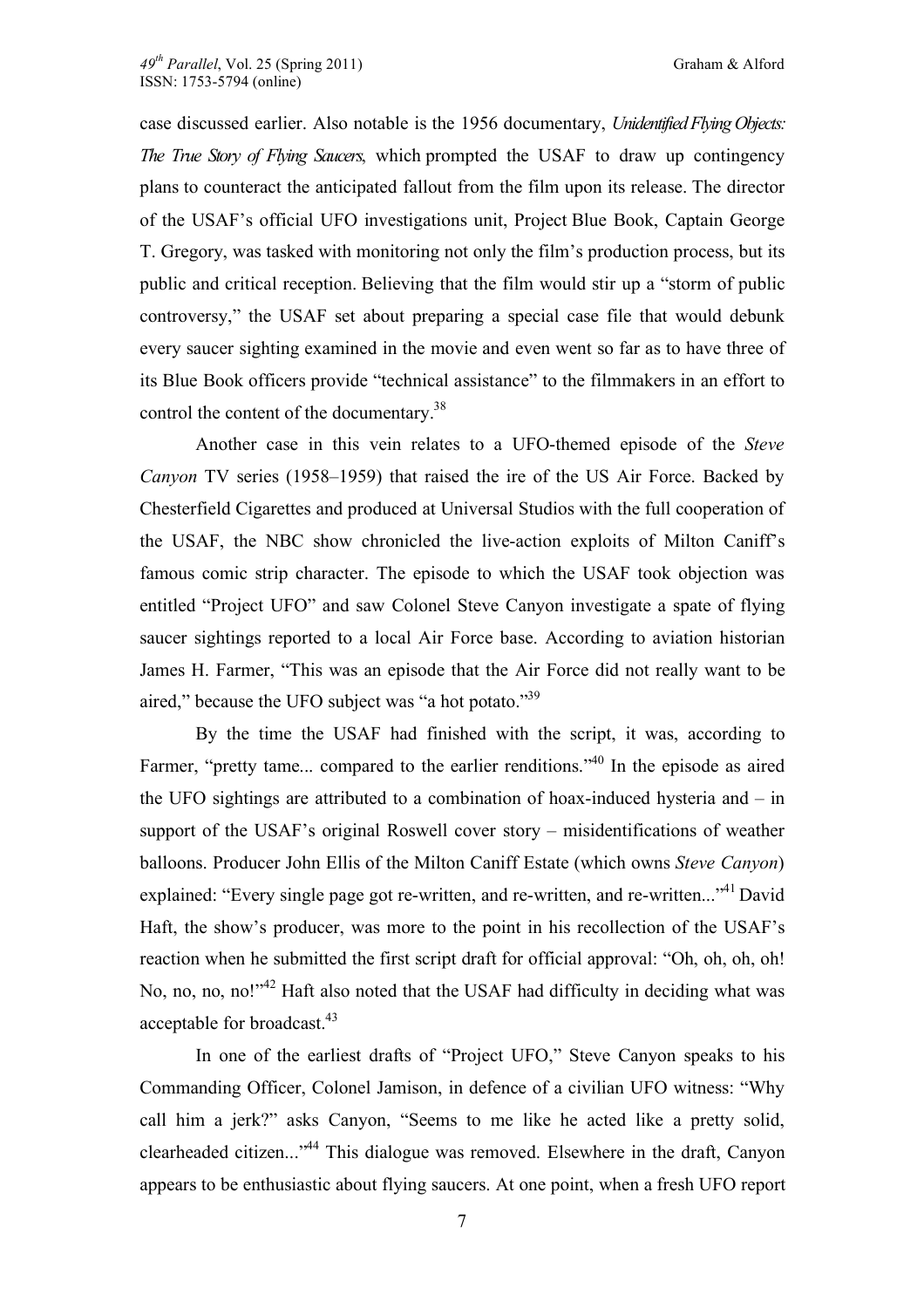comes into the base from the local town, Canyon, "Jumps to [his] feet, rushes to [the] door," and cries "This I gotta see!" before making "a hurried exit."45 In the final scene as originally written, Canyon is actually seen opening a book on flying saucers, "and sits there quietly reading..."<sup>46</sup> This scene failed to make it to the final draft, and, in the version as aired, Canyon's excitement about UFOs is replaced with scepticism or plain indifference. An entire plot strand concerning the recovery and scientific analysis of what is initially suspected to be flying saucer debris (but which eventually turns out to be nothing of the sort) was removed. The draft included dialogue like: That *thing* [flying saucer] dropped a small metal ball enclosing an electrical apparatus so intricate, so ingenious, nobody yet has been able to figure out its purpose," and, "the metal wouldn't respond to any of the standard tests."  $47$ 

Despite the rewrites, the USAF preferred that the episode not be aired at all. "It got stuck on a shelf," says Ellis in his DVD commentary, "it was finished... but they held on until near the end of the series to air it."<sup>48</sup> Indeed, it was only through a last act of defiance on the part of the show's producers toward the end of its run in 1959 that the episode was screened at all.<sup>49</sup>

Even prior to the Robertson Panel's formation, government attitudes to UFOthemed film and TV productions in the 1950s were hostile, as Lawrence Suid observes:

The decision of whether the military should cooperate with a filmmaker depended not only on the way the military would be portrayed but also on whether the film differed from official Department of Defense positions on subjects like UFOs and alien life forms. $50$ 

However, concerns were raised by at least one film not even seeking military cooperation. *The Flying Saucer* (1950) was America's very first UFO movie and its director, Mikel Conrad, claimed publicly whilst in production that he had managed to secure genuine footage of a real flying saucer for use in his movie. In September 1949, Conrad told the *Ohio Journal Herald*, "I have scenes of the saucer landing, taking off, flying and doing tricks."51 Shortly thereafter Conrad became the subject of a two-month official Air Force investigation. Documents released under the Freedom of Information Act reveal that an agent of the Air Force Office of Special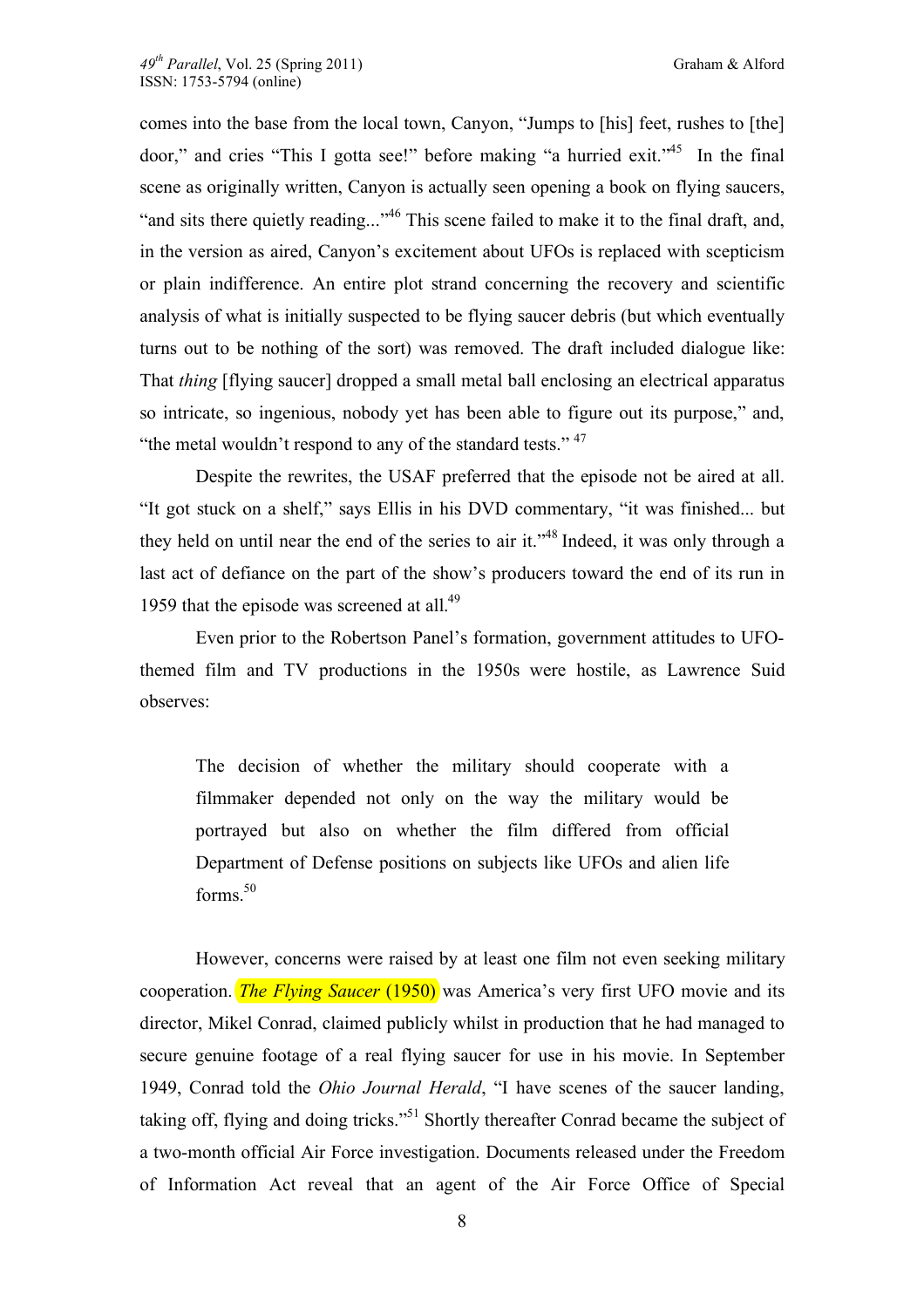Investigations was dispatched not only to interrogate Conrad about his claims but also to attend the first private screening of his completed film. Unsurprisingly, Conrad's story was soon revealed as an elaborate marketing scam designed to promote what was, in reality, a tedious and uneventful movie.<sup>52</sup> Nevertheless, the Conrad case is significant for its demonstration of the high degree of seriousness with which the USAF regarded the issue of media representations of the burgeoning UFO phenomenon.

Also in 1950, the USAF refused cooperation with RKO pictures on *The Thing from Another World* (1951). In a Pentagon meeting with the film's producer, Edward Lasker, USAF officers explained that they had just spent half a million dollars proving that flying saucers did not exist and asked: "Why should we help you make a picture about one?" 53 They emphasised that "the Air Force will not participate in any activity that could be interpreted as a perpetuation of the flying saucer hoax."<sup>54</sup>

*The Day the Earth Stood Still* (1951), which depicted a flying saucer landing in Washington DC, was similarly turned down by the USAF, although the Pentagon ultimately provided limited assistance through the National Guard because, it said, in the event of an alien invasion, the Armed Services would indeed defend the nation.<sup>55</sup> In other words, although there were clear attempts to prevent the spread of the UFO mythology through the 1950s, there was at least some flexibility built into the Pentagon's criteria for working with UFO-related productions.

In 1969, the US closed Project Blue Book, its systematic study of UFOs, concluding that these sightings did not represent a threat to national security nor technological developments or principles beyond the range of modern scientific knowledge.<sup>56</sup> Yet the government-media model of non-cooperation and script manipulation remained generally true into the 1970s and beyond. In 1976, several arms of the government refused to cooperate on Steven Spielberg's *Close Encounters of the Third Kind* (1977), his classic blockbuster imagining alien contact with humans.

Major Sidney Shaw in the National Guard Bureau in Washington wrote to Columbia Pictures:

We have reviewed the script and believe it would be inappropriate for the Air Force or National Guard Bureau to support the production. In 1969 the USAF completed a study which concluded there is no evidence concerning the existence of UFOs. We have not been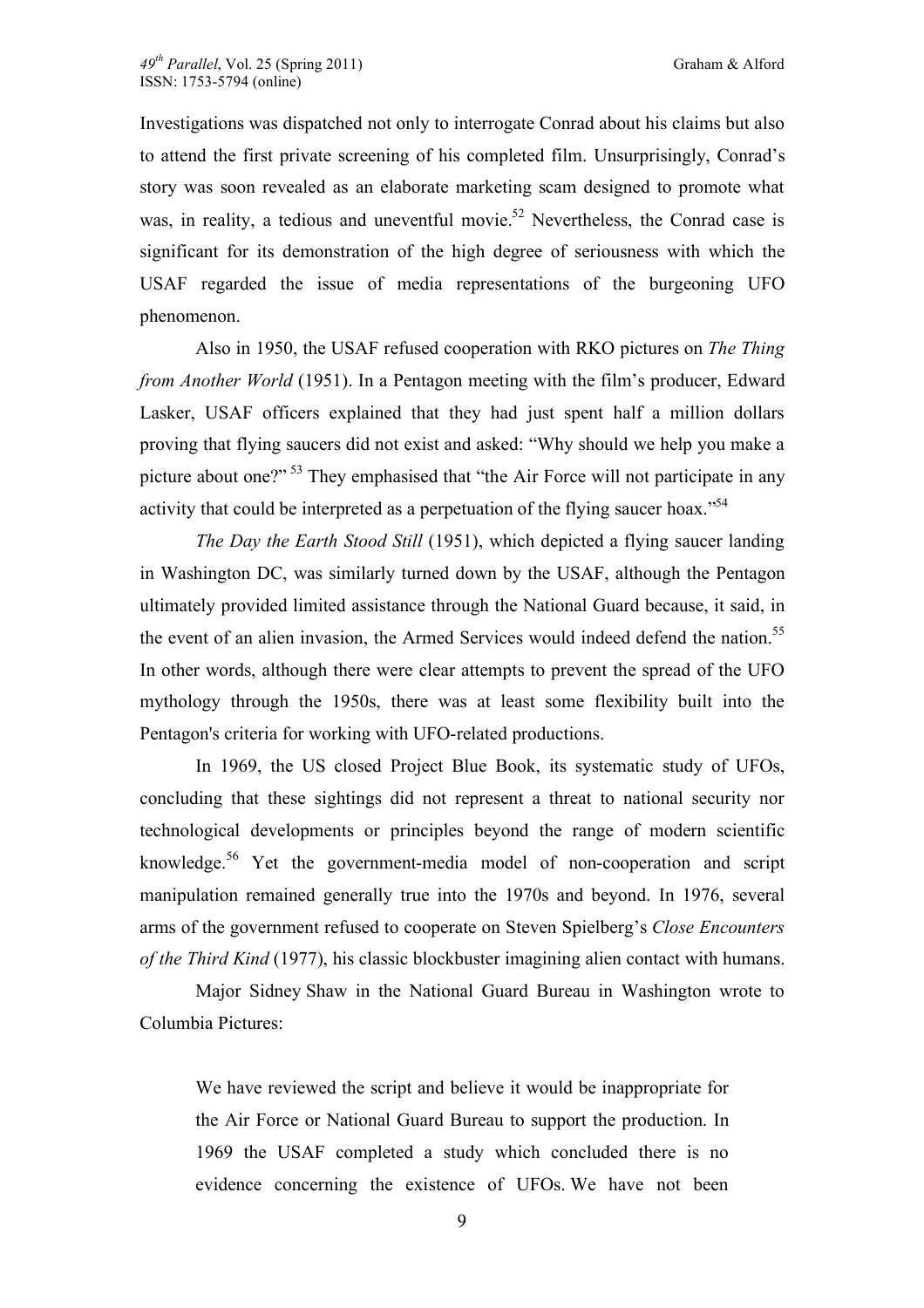involved in UFOs since that study other than answering queries about the study. The proposed film leaves the distinct impression that UFOs, in fact, do exist. It also involves the government and military in a big cover up of the existence of UFOs. These two points are counter to Air Force and Department of Defense policy and make support to the production inappropriate.57

NASA also rejected the chance to cooperate with *Close Encounters*, even though the space agency had been known for being, "more flexible, sometimes to the breaking point" – in Suid's words – over its relative willingness to cooperate with films that showed them in an unflattering light, including productions like *Marooned* (1969) and even the NASA conspiracy movie *Capricorn One* (1977).<sup>58</sup> Suid, however, in his analysis of this case, neglects to mention that not only did NASA refuse cooperation to Spielberg, but that the space agency sought actively to convince the director not to make the film at all. In a 1978 interview for the journal *Cinema Papers* Spielberg said:

I really found my faith [in UFO reality] when I heard that the government was opposed to the film. If NASA took the time to write me a 20 page letter, then I knew there must be something happening. I had wanted cooperation from them, but when they read the script they got very angry and felt that it was a film that would be dangerous. I think they mainly wrote the letter because *Jaws* convinced so many people around the world that there were sharks in toilets and bathtubs, not just in the oceans and rivers. They were afraid the same kind of epidemic would happen with UFOs.<sup>59</sup>

#### **An Era of Greater Flexibility**

However, by the 1980s it was at least possible for a film to mention UFOs without the DoD trying to stifle it, starting with the children's fantasy *Invaders from Mars* (1986), which was granted full cooperation from DoD. This cooperation, however, was based on the fact that the film did not draw directly from established UFO mythology; that the traditional "flying saucer" motif received minimal screen time; and because the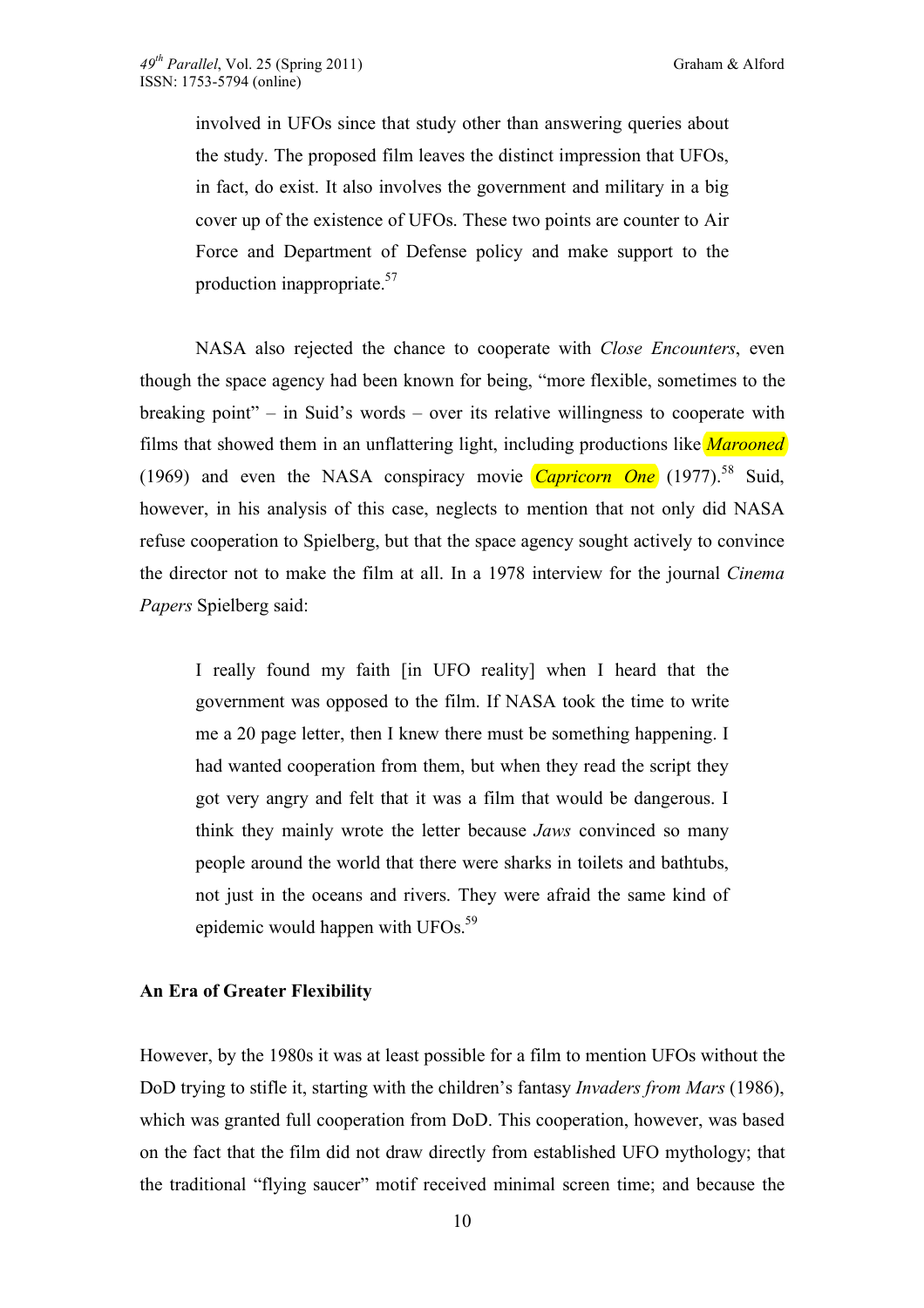film presented positive images of the military. Major Fred Peck of the LA Public Affairs Office and his deputy, Chief Warrant Officer Chas Henry, helped director Tobe Hooper visualise how Marines might actually react in the event of the invasion**.** Peck commented that, "Marines have no qualms about killing Martians," a line which made it into the film.<sup>60</sup> Peck and his Deputy also helped Hooper identify Marine reservists to constitute the cinematic leatherneck unit and recruited a retired public affairs officer, Captain Dale Dye, to prepare the extras.<sup>61</sup>

In a return to its old ways, in the mid-1990s, the Pentagon denied cooperation to *Independence Day* (1996) although depictions of UFOs were not its only concern over the picture. In fact, Tom McCollum of the Army Public Affairs Office in Los Angeles had a long list of changes, mostly quite technical.<sup>62</sup> Still, it is notable that among its list of recommended changes was the request that any government connection to Area 51 or to Roswell be eliminated from the film.<sup>63</sup> Mai. Nancy LaLuntas of the US Marines' Los Angeles Public Affairs Office stated explicitly that the Pentagon would not support a film that perpetuates the Roswell "myth" and added that the "DoD cannot hide info from [the] President (i.e. aliens and [a space]ship in custody)."64

In contrast to its disapproval of *Independence Day*, the DoD had no qualms about cooperating with Steven Spielberg for his 2005 remake of *War of the Worlds*. As was the case with *Invaders from Mars*, though, Spielberg's film did not draw in any readily identifiable way from modern UFO mythology as its narrative featured no government conspiracy, no UFO-related terminology (such as "Area 51") or reference to historical UFO-related events (such as Roswell); nor, indeed, did it feature any UFOs in the conventional sense – only the 'tripods' of HG Wells's source material. So, while *War of the Worlds* projected to audiences a vivid, *vérité* rendering of what a post-9/11 alien invasion in reality might look like, crucially for the Pentagon it also provided a recruitment-friendly representation of the professionalism and sheer fire power with which the US military would respond to such an invasion.<sup>65</sup>

In the interests of PR, the DoD also saw fit to lend extensive support to Spielberg's 2007 production of *Transformers*, 66 despite the film's plot drawing obliquely from UFO mythology. The USAF provided director Michael Bay with billions-of-dollars worth of state-of-the-art hardware for use in the film, including the F-117 Nighthawk and the F-22 Raptor fighter. The DoD saw *Transformers* as an ideal opportunity to bolster the image of the US military, which it achieved by exercising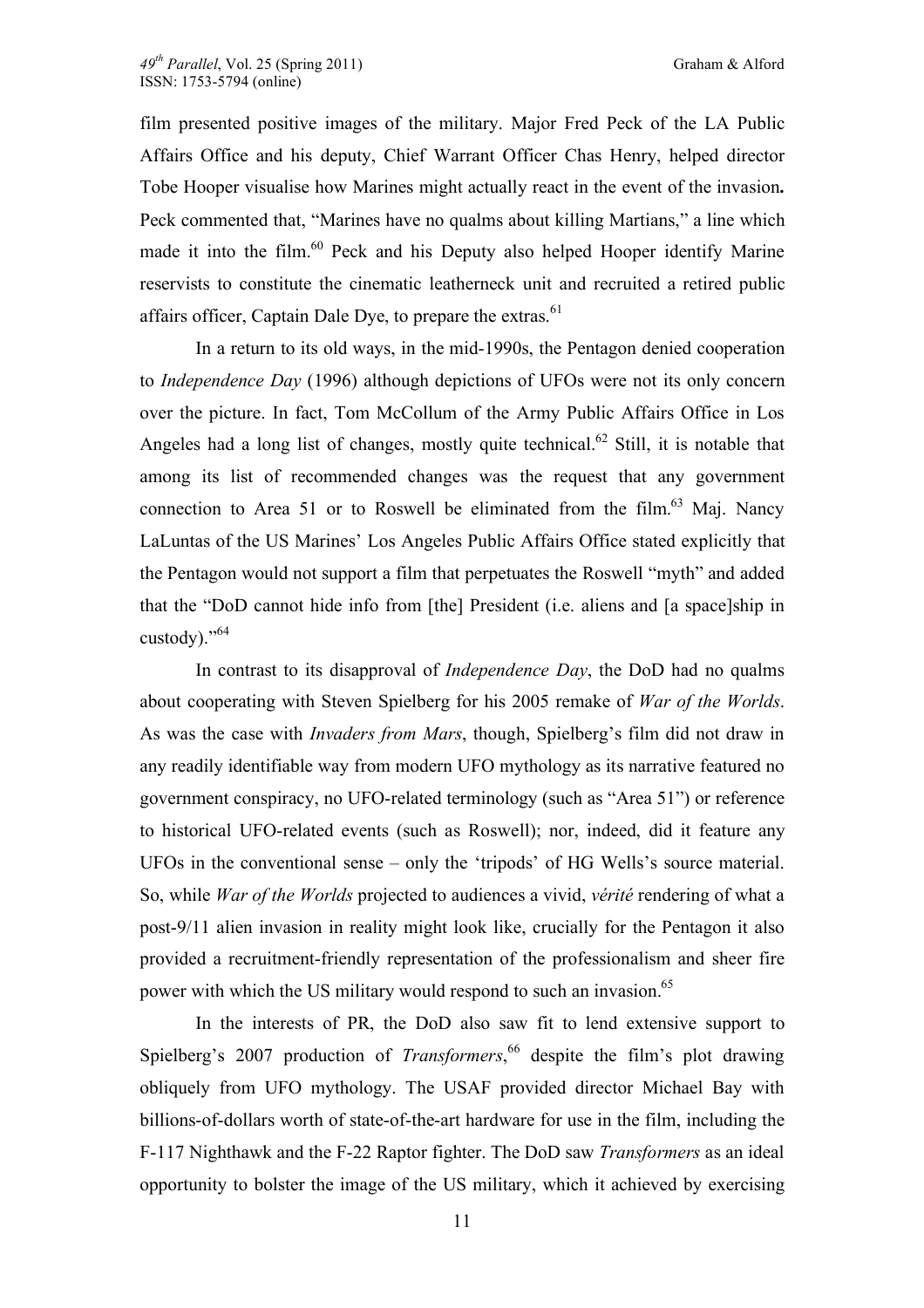its considerable contractual power throughout the film's production. As such, the onscreen military is portrayed forcefully as an unswervingly heroic and righteous institution, making the film "a great recruiting tool," according to Pentagon employee Chief Master Sgt. Mike Gasparetto.<sup>67</sup>

Like *War of the Worlds*, however, despite it dealing with the subject of aliens, *Transformers* was unlikely to have prompted a wave of flying saucer sightings as it contained no UFOs, per se, only giant transforming robots. The DoD's involvement in the film was also notably self-serving beyond the primary purpose of recruitment and can be seen as an attempt on the DoD's part to cleanse its image with respect to its troubled history with the UFO phenomenon. In one scene, for example, the Pentagon is absolved of complicity in what we learn has been a decades-long cover-up of alien visitations. Blame for the conspiracy is instead placed at the doorstep of the extraconstitutional "Sector 7," a "special access division of the government" which has been concealing its "Top Secret" alien research since 1934 within "Special Access Projects." Crucially, the cover-up has been conducted without the knowledge or consent of the Secretary of Defense (played by Jon Voigt), who is outraged when the truth is finally revealed to him: "And you didn't think the United States military might need to know that you're keeping a hostile alien robot frozen in the basement?"<sup>68</sup>

### **An Unknown Agenda**

Anomalous within the pattern thus far established of government hostilities toward UFO-mythologising in films and TV shows are perhaps two major cases in which various state agencies chose to cooperate on productions in which UFOs were depicted as being not only real, but distinctly extraterrestrial.

In 1979, Oscar-winning Disney animator Ward Kimball claimed that in the 1950s the USAF had approached Walt Disney himself to request cooperation on a documentary that would help acclimatise the public to extraterrestrial reality but that the project was abandoned when the USAF reneged on its offer to provide "real" UFO footage.69 Indirect support for Kimball's claim was offered in 1997 by Philip Corso, a retired Lieutenant Colonel and former Chief of the Pentagon's Foreign Technology  $\text{desk}^{70}$  Corso claimed that the production of flying saucer movies was secretly encouraged by government-led UFO study groups in the 1950s to acclimatise the public to extraterrestrials whilst simultaneously manipulating perceptions of the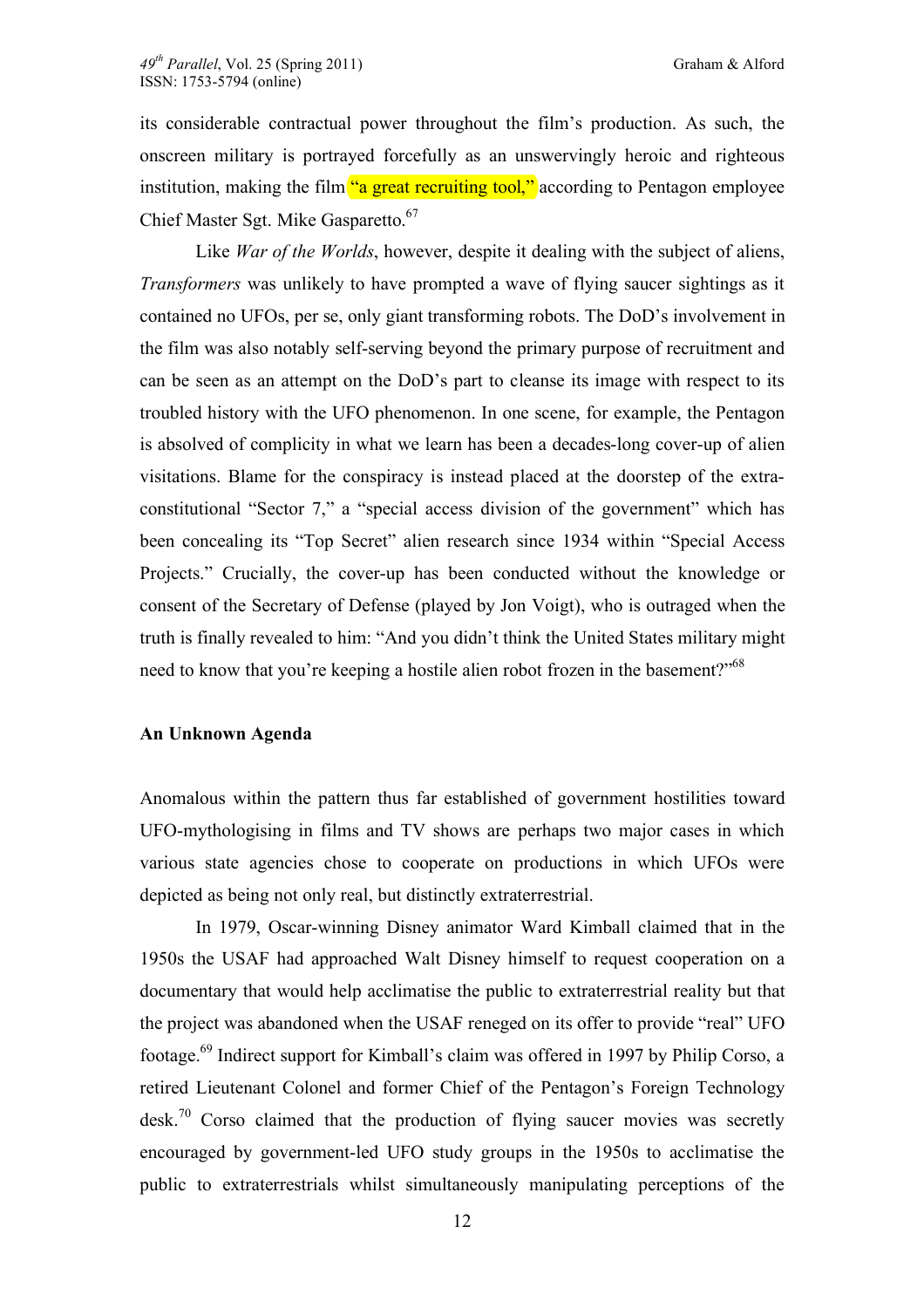phenomenon; he referred to this alleged strategy as: "camouflage through limited disclosure. $2^{71}$  However, the testimonies of Kimball and Corso are just that: testimonies, and are not supported by documented and physical evidence. Still, other cases along these lines are rather more substantial. For the 1982 blockbuster *ET: The Extra-Terrestrial*, for example, it is known that producer Kathleen Kennedy and director Steven Spielberg brainstormed with NASA scientists on the likely official response to an alien's arrival. This collaboration shaped sections of the movie, including the scene when NASA personnel enter a sealed-off suburban home in search of E.T. The producers also asked NASA what sort of planet E.T. might call home. They came up with a "little green planet" populated by "little mushroom farmers," Kennedy says. E.T.'s biology reflected this scenario – the little alien "was closer to a plant than a biological human being," Kennedy says.<sup>72</sup> Cooperation in this case was likely offered as a low-level courtesy due to the fact that the film's representation of NASA was generally favourable – the professionalism and humanity of the space agency's personnel shining through even in the face an extraterrestrial bio-hazard – and because its story was not so much concerned with the UFO phenomenon as with the fantastical friendship between a boy and an alien.

There was more comprehensive, high-level cooperation from the DoD for the production of one particularly unusual film, though – the documentary, *UFOs: Past, Present and Future* (1974), which considered the extra-terrestrial hypothesis in a much more serious light. The film's director, Robert Emenegger, was given unprecedented access to DoD facilities, including the highly sensitive Holloman Air Force Base and the Pentagon itself. "The Secretary of the Air Force [Robert Seamans] gave the order to co-operate," explained the director, who was granted time with highranking military officers apparently well-versed in UFO-related matters, among them Colonel William Coleman, a former spokesman for Project Blue Book, and Colonel George Weinbrenner, then head of Foreign Technology at Wright Patterson Air Force Base.<sup>73</sup> The film even included a detailed reconstruction of what Emenegger claims the USAF told him was a real extraterrestrial landing at Holloman Air Force Base in 1971, complete with artistic renderings of the alleged aliens. The USAF even provided Emenegger with a few seconds of footage showing what appeared to be an unusual, bright object descending slowly and vertically over the base. These frames, Emenegger claims, were taken from the "genuine" alien landing footage and officially authorised for use in his completed documentary, which, in line with a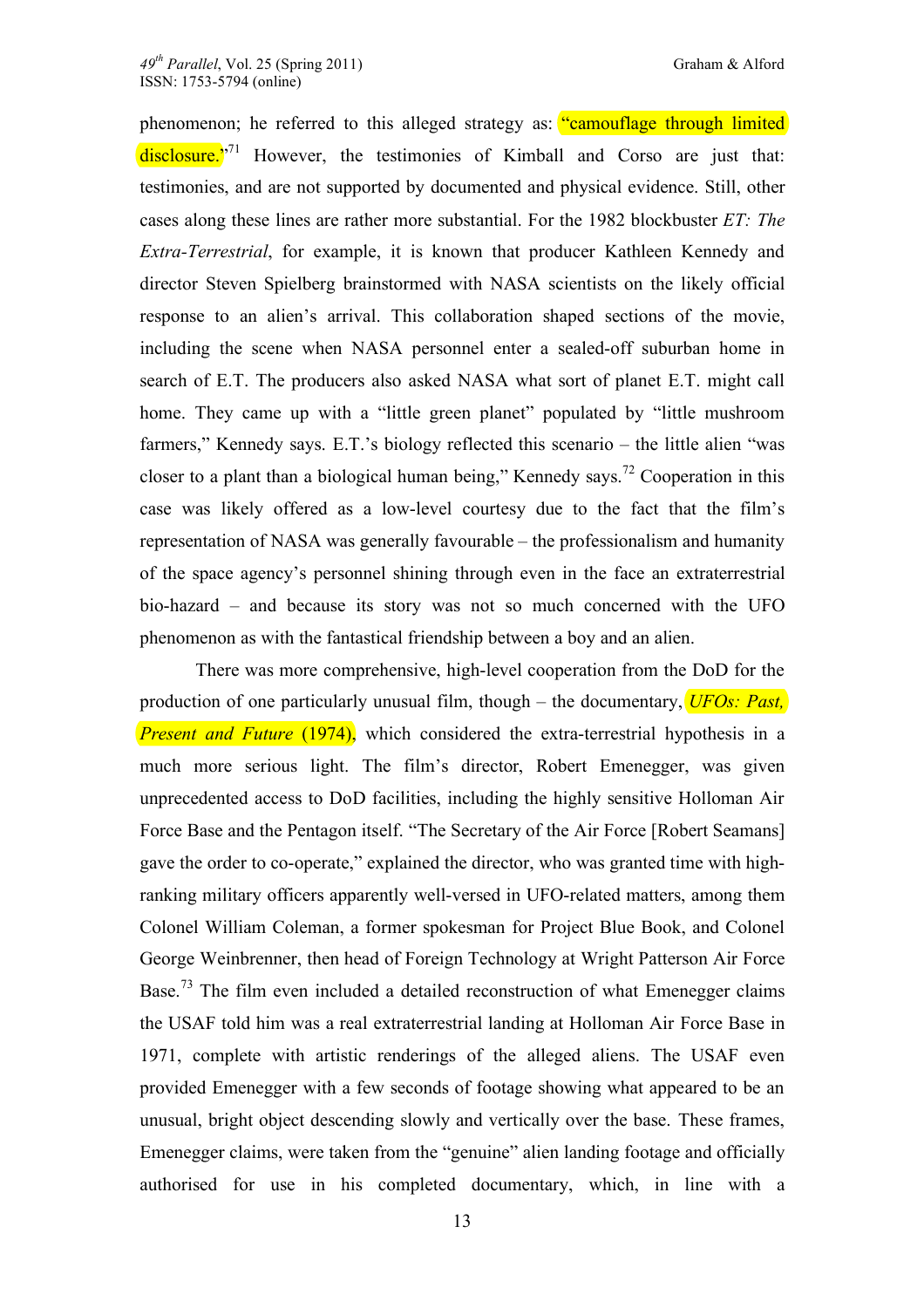recommendation by the USAF, presented the incident as "one that might happen in the future – or perhaps could have happened already."<sup>74</sup> Emenegger claims that he was approached by the USAF to initiate this project, which would be in line with his scholarly interest in propaganda, his history as a Vice President at Grey Advertising, and his personal involvement in the Nixon Campaign to Re-Elect the President (CREEP).<sup>75</sup> The film also received support from the Army, the Navy and NASA, with the latter furnishing Emenegger's production with previously unreleased photographs of what appeared to be UFOs taken in space by Gemini astronauts. It is hard to divine an explanation for the DoD's actions in this case other than as some kind of public reaction test or an attempt by the Pentagon to be more open about its continued monitoring of the phenomenon.

The government also apparently provided assistance on Disney's 2009 live action family film *Race to Witch Mountain*, despite the film's plot drawing extensively from UFO mythology (with references both to Area 51 and Roswell) and despite its presentation of a sinister government cover-up. Working within the narrative constraints of the film's previous incarnation, *Escape to Witch Mountain* (1975), director Andy Fickman – a self-confessed UFO enthusiast – took pride in infusing his remake with as many elements as possible drawn directly from UFO literature.

When Fickman first received the script from Disney it had been "more of a comedy," but the director felt the material should be treated seriously and wanted to make use of events, debates and terminology stemming from the UFO research field: "I'm willing to do this movie," Fickman told Disney, "but I want to ground it in as much reality as I possibly can."<sup>76</sup>

Although the vast majority of the film's UFOlogical content came from Fickman, at least some of it was the result of CIA input. In a highly unusual production arrangement Fickman claims he was closely assisted by an active employee of the CIA whose advice extended so far even as to designing the alien writing seen in the UFO during the film's climactic scene. Fickman is unwilling to name this advisor, but claims he is an Air Force Colonel with a background in Technical Intelligence**,** that he had been "very active in Hollywood" and "had a lot of connections in the computer world and [experience in] satellite imagery."<sup>77</sup>

Fickman said of his CIA advisor: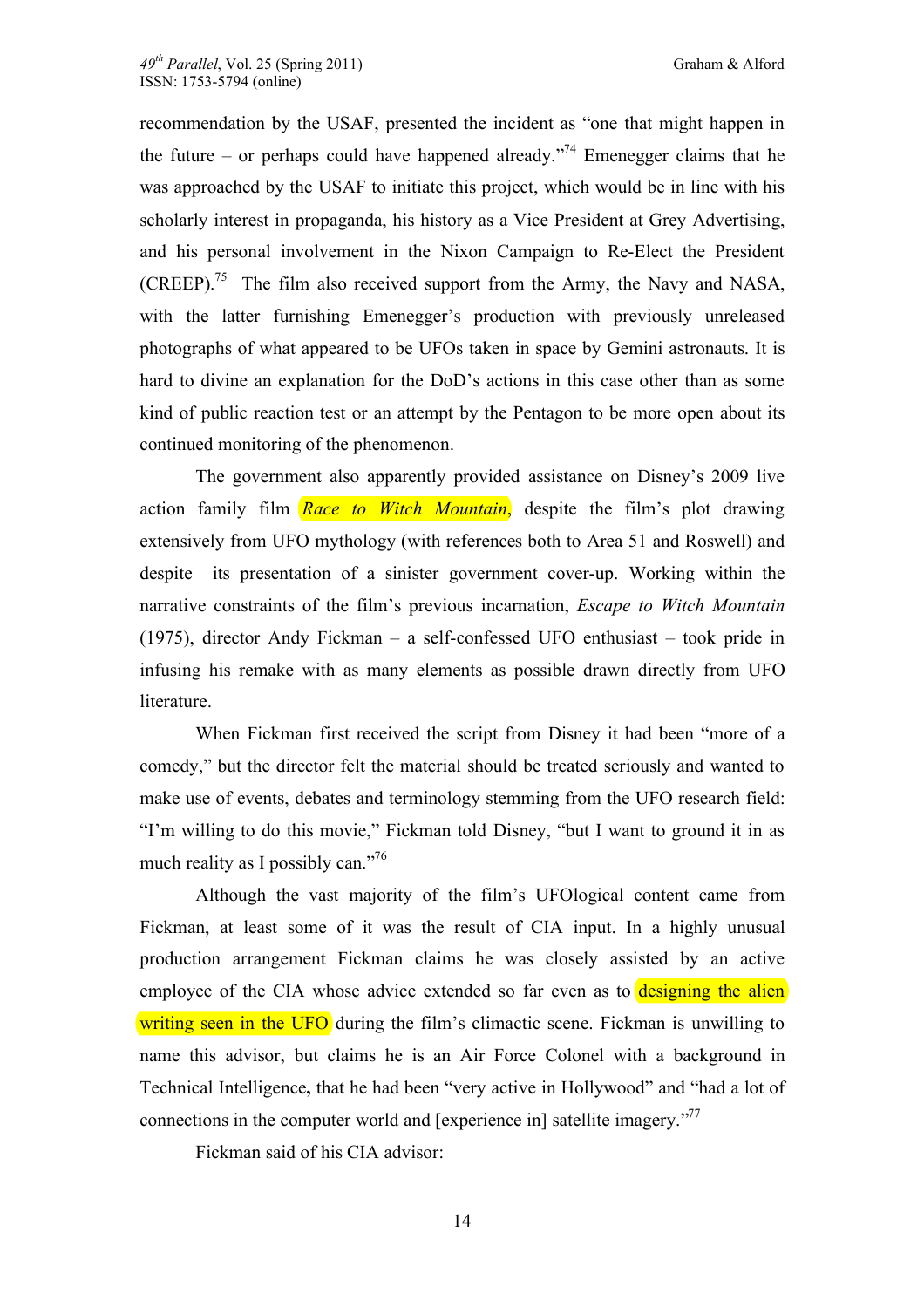All of the on-camera alien language in terms of their spaceship and everything – that was all designed by him in the sense [of what] the mathematics of communication would be, so you know... there would be a similar mathematical equation that the government probably has if they were to ever come across an alien race. So a lot of the things we ended up using were things he was bringing to me... and the next thing you know, that's what I had on screen.<sup>78</sup>

The advisor also recommended that certain UFO-related content be removed from the script: "there were things we got rid of in the script that he was just trying to follow logic [on] from a protocol standpoint," said Fickman, although he would not elaborate on the nature of the changes made.<sup>79</sup>

Fickman further claims that he was afforded a visit to NORAD's sensitive Cheyenne Mountain facility in 2008, where – accompanied by his CIA advisor – his team spent twelve hours taking photographs and talking with on-duty military officers, including the heads of NORAD. "We wanted our *Witch Mountain* to resemble what NORAD and Cheyenne Mountain look like inside," he said, adding: "We took a thousand photos and then by the time they released us into the wilderness maybe we had three hundred that had been approved for us to somewhat copy [for production design purposes]."80

The CIA, for its part, claims to have had no involvement in *Race to Witch Mountain*. In an email to the author, Paula Weiss, Media Spokeswoman at the CIA Office of Public Affairs, said: "to the best of our collective knowledge in the media relations office, we did not provide any technical or other support to this production."81

Fickman was puzzled by the CIA's denial. Questioned by the author on whether or not the CIA man could have been retired from the Agency and had been acting in a private capacity (as is the case with a number of ex-CIA operatives in Hollywood, including Robert Baer, Milton Beardon and Chase Brandon), the director replied: "there's no way we would have had what we had, had he not been an active CIA employee..."82 Indeed, throughout the NORAD visit, Fickman claims he relied heavily on the influence wielded by his CIA man: "Nothing happened at NORAD without him flashing his card and making his calls."<sup>83</sup>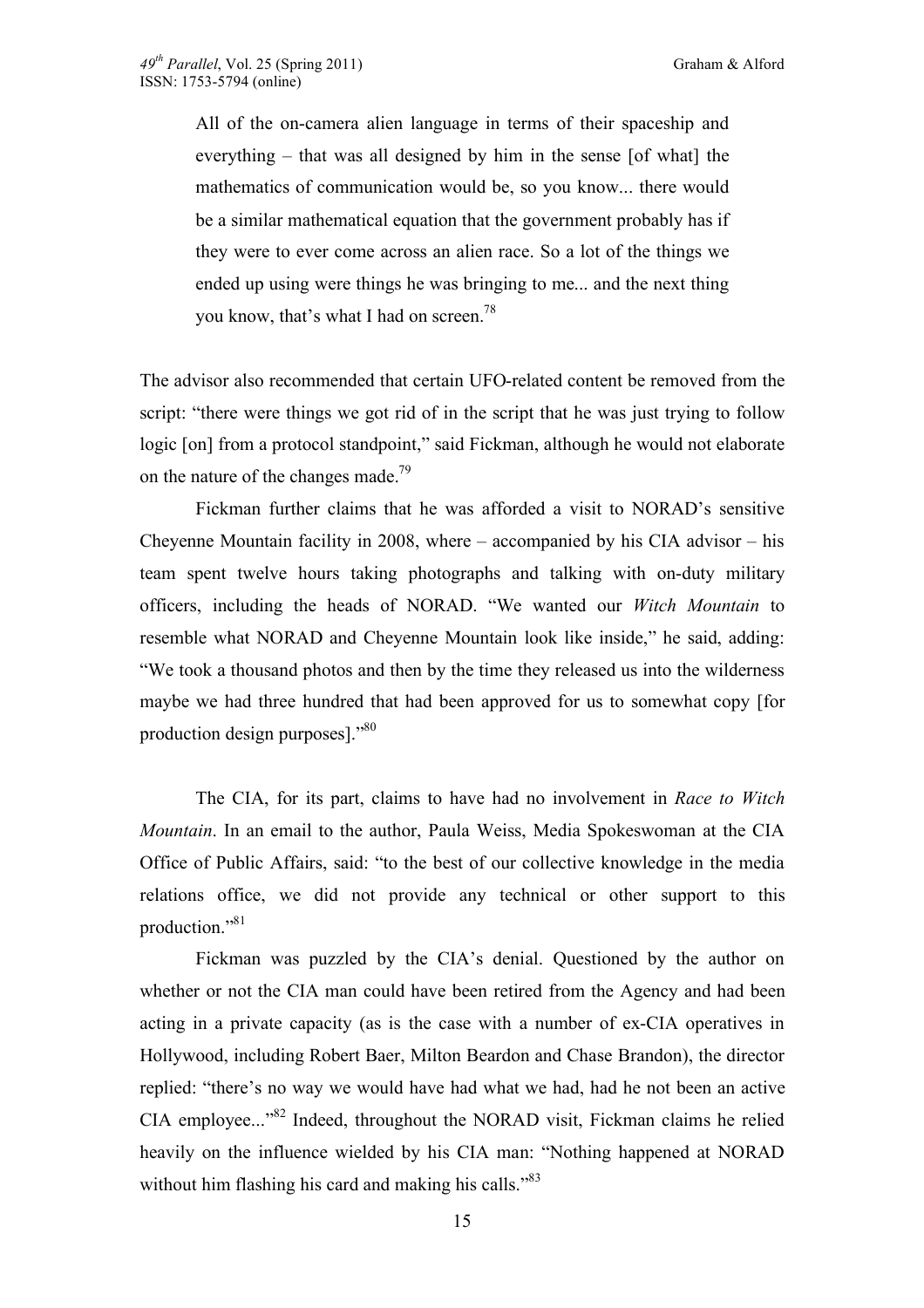Fickman believes it was due largely to the fact that his military and intelligence advisors were secured "through back door channels" that his production was granted such extraordinary access to the inner-workings of the national security apparatus, but he insists there was no hidden agenda behind the US government's uncharacteristic generosity in this regard:

All of a sudden I was in places that I don't know I would have been had I gone through normal channels. I don't think there was anything abnormal about what they were doing, I just think it was [that] phone calls were being made and doors were sort of opening.<sup>84</sup>

#### **Conclusion**

The US government has made concerted efforts over the years to manage through entertainment media popular perceptions of UFOs while attempting simultaneously to massage its own public image in relation to the phenomenon. If, though, as the government insists, UFOs are essentially non-existent, why the concern? In 1961, a NASA-commissioned report by the Brookings Institute, "Proposed Studies on the Implications of Peaceful Space Activities for Human Affairs," warned that an official announcement confirming the existence of intelligent extraterrestrial beings could have disastrous consequences for human civilisation:

Anthropological files contain many examples of societies sure of their place in the universe, which have disintegrated when they had to associate with previously unfamiliar societies espousing different ideas and different life ways; others that survived such an experience usually did so by paying the price of changes in values and attitudes and behavior<sup>85</sup>

The report also advised that the government ask: "How might such information, under what circumstances, be presented to or withheld from the public for what ends?"<sup>86</sup> However, although the Brookings report points to the concerns raised amongst powerful organisations about the potentially dangerous implications of UFOs and the need to control perceptions about the possibilities of alien life, it certainly does not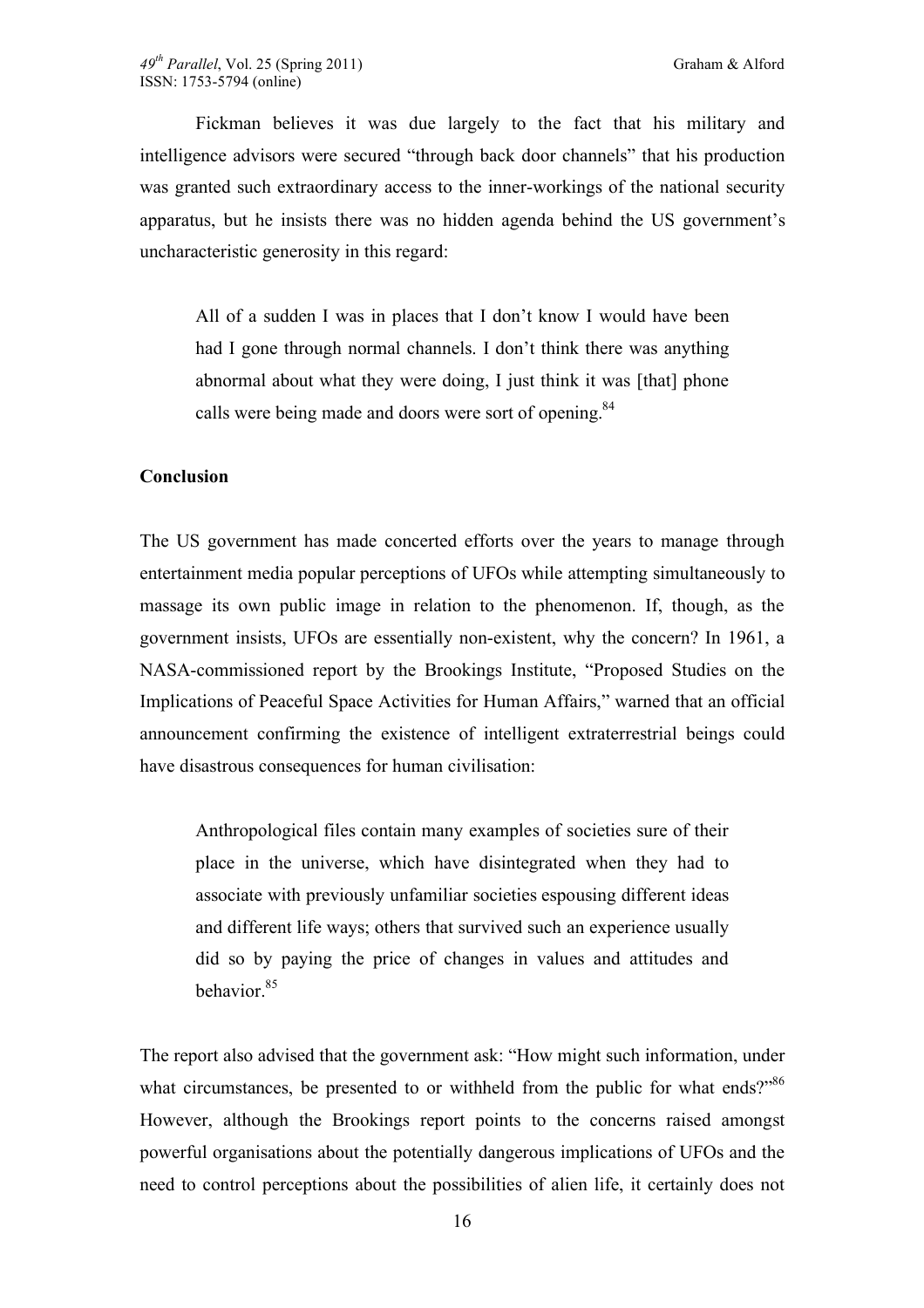constitute evidence of a UFO cover-up. A US government cover-up, though, is precisely what was alleged in 1999 in a ninety-page report detailing the results of an independent study for the Institute of Higher Studies for National Defence – a French military think-tank. The white paper, now commonly referred to as The COMETA Report*,* was compiled by a group of thirteen retired top-tier generals, admirals and government scientists (including General Bernard Norlain, the former head of the French Tactical Air Force, and Andre Lebeau, the former head of CNES [the French equivalent of NASA]) and documented the existence of unidentified flying objects and their implications for national security. $87$  Copies were received by President Jacques Chirac and Prime Minister Lionel Jospin. The report concluded that for the small percentage of UFO sightings which after exhaustive investigation and analysis could not be attributed to any known earthly technology or phenomena, the extraterrestrial hypothesis was valid. The report stated that some UFOs represent "completely unknown flying machines with exceptional performances that are guided by natural or artificial intelligence<sup>188</sup> and noted that, although the extraterrestrial hypothesis "has not been categorically proven... strong presumptions exist in its favour."89 The report then goes on to consider in detail the likely consequences of open extraterrestrial contact for politics, science and religion.

In regard to the US government's historical UFO research, the report states:

It is clear that the Pentagon has had, and probably still has, the greatest interest in concealing, as best it can, all of this research, which may, over time, cause the United States to hold a position of great supremacy over terrestrial adversaries, while giving it a considerable response capacity against a possible threat coming from space. Within this context, it is impossible for them to divulge the sources of this research and the goals pursued, because that could immediately point any possible rivals down the most beneficial avenues. Cover-ups and disinformation (both active as well as passive) still remain, under this hypothesis, an absolute necessity. Thus it would appear natural in the minds of U.S. military leaders, secrecy must be maintained as long as possible.<sup>90</sup>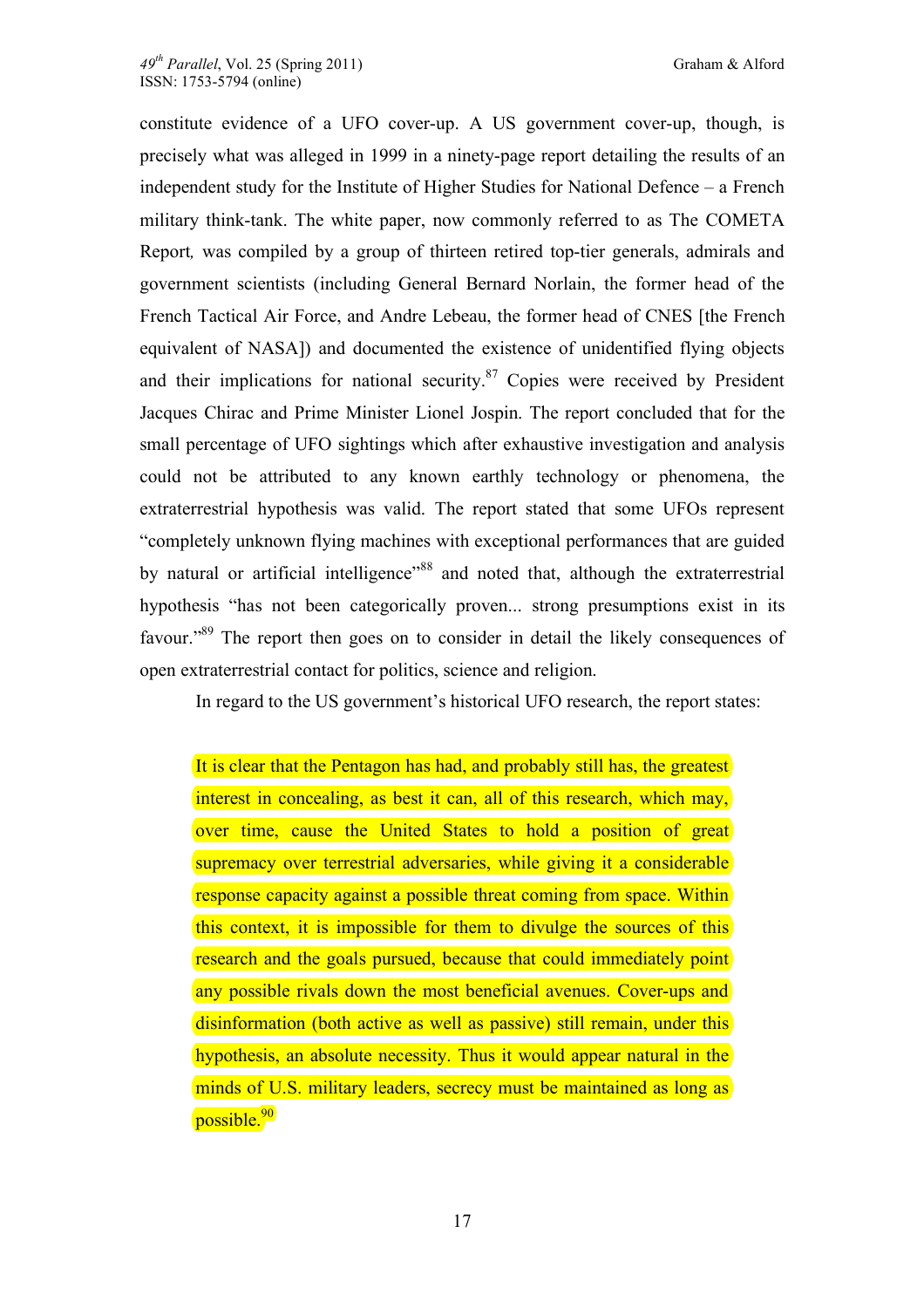US government secrecy surrounding UFOs throughout much of the Cold War is now a matter of public record; ongoing secrecy on the matter, however – much less an official cover-up – is difficult if not impossible to prove, although numerous persons of influence have over the years indicated that a cover-up of sorts has been and may still be in effect. Notable among these individuals are: former CIA director Roscoe Hillenkoetter;<sup>91</sup> former special assistant to deputy CIA director Richard Helms, Victor Marchetti;<sup>92</sup> Senator Barry Goldwater;<sup>93</sup> Gemini astronaut Col. Gordon Cooper;<sup>94</sup> billionaire financier Lawrence Rockefeller;<sup>95</sup> Apollo astronaut Edgar Mitchell;<sup>96</sup> former Deputy Prime Minister of Canada, Paul Hellyer;<sup>97</sup> and former Governor of Arizona, Fife Symington.<sup>98</sup> John Podesta – head of President Obama's White House Transition team and former Chief of Staff to President Clinton – has also strongly hinted at a UFO cover-up. Speaking at the National Press Club in Washington DC in 2002, Podesta stated:

I think it's time to open the books on questions that have remained in the dark on Government investigations of UFOs. It's time to find out what the truth really is that's out there. We ought to do it, really, because it's right; we ought to do it because the American people quite frankly *can* handle the truth; and we ought to do it because it's the  $law.<sup>99</sup>$ 

Since the flying saucer phenomenon entered the popular consciousness in 1947, the US military has maintained that UFOs are neither signs of aliens from outer space nor any other phenomena that points to a hidden government agenda. As such, numerous attempts by filmmakers utilising these themes on screen to secure DoD or broader government assistance have been rebutted on the grounds that their productions are in opposition to the official position that UFOs do not exist; furthermore, and on the same grounds, the Pentagon has actively discouraged – even censored – certain UFO-themed media products. Still, on occasion, and especially since the 1980s, the Pentagon has shown itself willing to cooperate on certain productions: namely those which downplay the sinister government links to UFO mythology and play up the abilities and willingness of the military to defend civilisation against attack. At the same time, the government has been cautious about associating itself with any film that promotes UFO reality in the context of the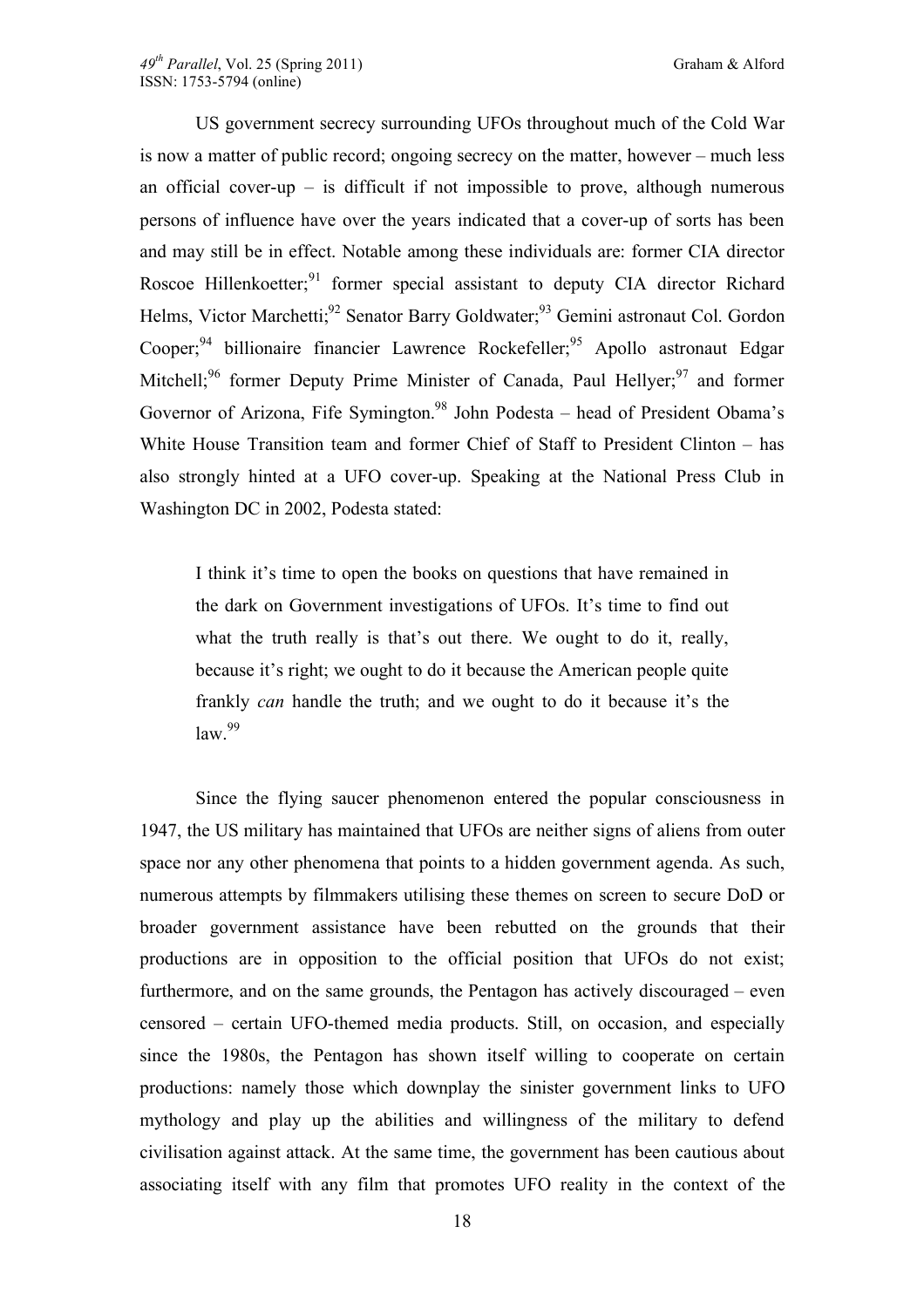extraterrestrial hypothesis, with two officially acknowledged exceptions – Spielberg's *E.T. The Extraterrestrial* and the documentary *UFOs: Past, Present and Future*, and one unofficial exception, *Race to Witch Mountain*. Official involvement in *E.T.* can be accounted for on the grounds that it was both self-serving – in that the film depicted NASA scientists as being efficient and compassionate – and that it was not in contravention of its official policy on UFOs as the film's plot did not plug directly into UFO mythology or depict a pre-existing, large-scale government cover-up. However, for reasons previously outlined, involvement on the part of various government agencies in the latter two productions is difficult to rationalise from an outside perspective.

None of this is to suggest that the government personnel who work on a dayto-day basis with Hollywood have any particular knowledge of or direct orders relating to UFO representations; indeed, it may be simply that the government's Hollywood/Washington liaisons work to avoid associating the Pentagon with the UFO phenomenon for the very same reason that many people in other spheres of influence avoid the subject: namely, the aforementioned "UFO taboo." Still, the pattern of the US government's perception management relating to UFO-based entertainment is hitherto barely known and under-researched. Overall, this pattern indicates that for over six decades national security institutions, or at least powerful factions within them – in contrast to their publicly stated disinterest in UFOs – have closely observed and altered television and film depictions of the phenomenon, typically in line with broader government objectives in an attempt to prevent UFOs from gaining greater legitimacy or political currency.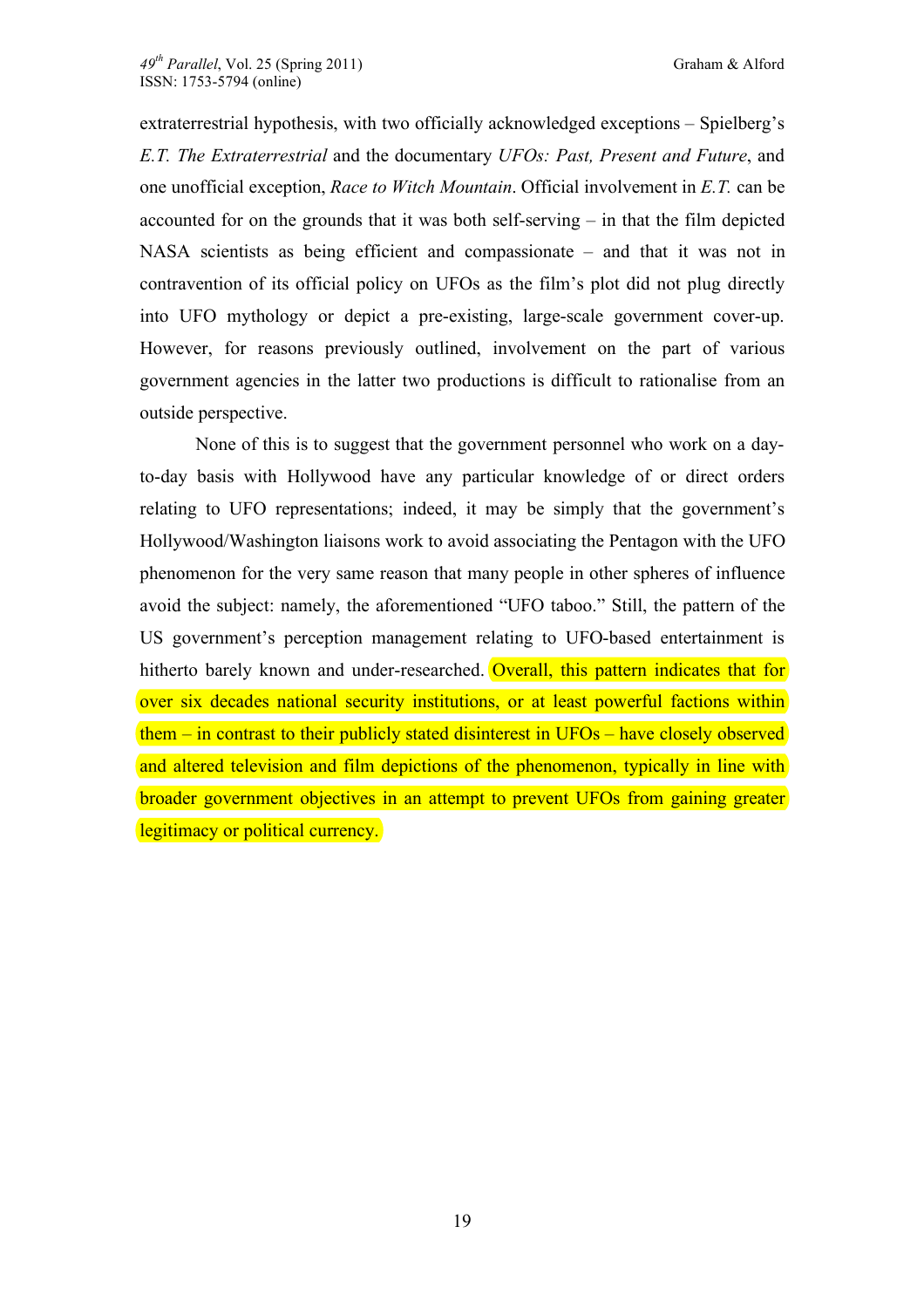#### **Endnotes**

 $\overline{a}$ 

<sup>1</sup> Richard M. Dolan, *UFOs and the National Security State: Volume 1: Chronology of a Cover-up*, (Virginia: Hampton Roads, 2002), 209-10.

 $<sup>2</sup>$  Ibid.</sup>

<sup>3</sup> Richard H. Hall, "Armstrong Circle Theatre: Air Force Censorship of TV Broadcast about UFOs Stirred Controversy in 1958," *Journal of UFO History*. Vol. 1, No. 6 (Jan/Feb 2005), 5, accessed on Jan., 30, 2011 at: http://www.nicap.org/jufoh/JournalUFOHistoryVol1No6.pdf

4 Ibid.

5 For a selection of early press reports detailing Arnold's sighting, see "UFO Reports – 1947," *Project 1947*, accessed on 30 Jan. 2011 at: http://www.project1947.com/fig/1947b.htm. The first use of the term "flying saucer" features in the report titled: "Harassed Saucer-Sighter Would Like to Escape Fuss," *Boise, Idaho Statesman*, 27 Jun., 1947.

<sup>6</sup> The Estimate of the Situation was first mentioned in print in 1956 by former Project Blue Book Head Captain Edward Ruppelt. Its conclusions so alarmed Chief of Staff General Hoyt S. Vandenberg that he ordered all copies of the document incinerated; a few survived, however, one of which was examined by Ruppelt. See Edward Ruppelt, *The Report on Unidentified Flying Objects* (Middlesex: The Echo Library, 2007), 45.

<sup>7</sup> Air Material Command, "Flying Discs," 23 Sept., 1947, Letter to Commander of the Army Air Forces, in T. Good, *Beyond Top Secret: The Worldwide UFO Security Threat* (London: Sidgwick and Jackson, 1996): 313–315. Document also viewable at: http://www.nicap.org/twining\_letter\_docs.htm

<sup>8</sup> Smith obtained this information via the Canadian Embassy in Washington DC. See Wilbert Smith, "Memorandum to the Controller of Telecommunications," 21 Nov., 1950, Top Secret Confidential Department of Transport, Intradepartmental Correspondence, Ottowa, Ontario. Accessed on Jan., 30, 2011 at: http://www.roswellproof.com/Smith\_11\_21\_50.html

 $9$  In 2010, the Argentine Air Force announced its creation of a commission to investigate UFOs. See "On the Hunt for UFOs," *TN*, 29 Dec., 2010, accessed on 30 Jan., 2011 at: http://www.tn.com.ar/sociedad/128489/la-caza-de-ovnis

<sup>10</sup> The Uruguayan Air Force has been active in UFO investigations for decades and began declassification of its UFO files in 2009. See Daniel Isgleas, "There are still 40 cases of unexplained UFO[sic]," *El Pais*, 7 Jun., 2009, accessed on 30 Jan., 2011 at:

http://www.elpais.com.uy/090607/pnacio-421863/nacional/hay-aun-40-casos-de-ovnis-sin-explicacion/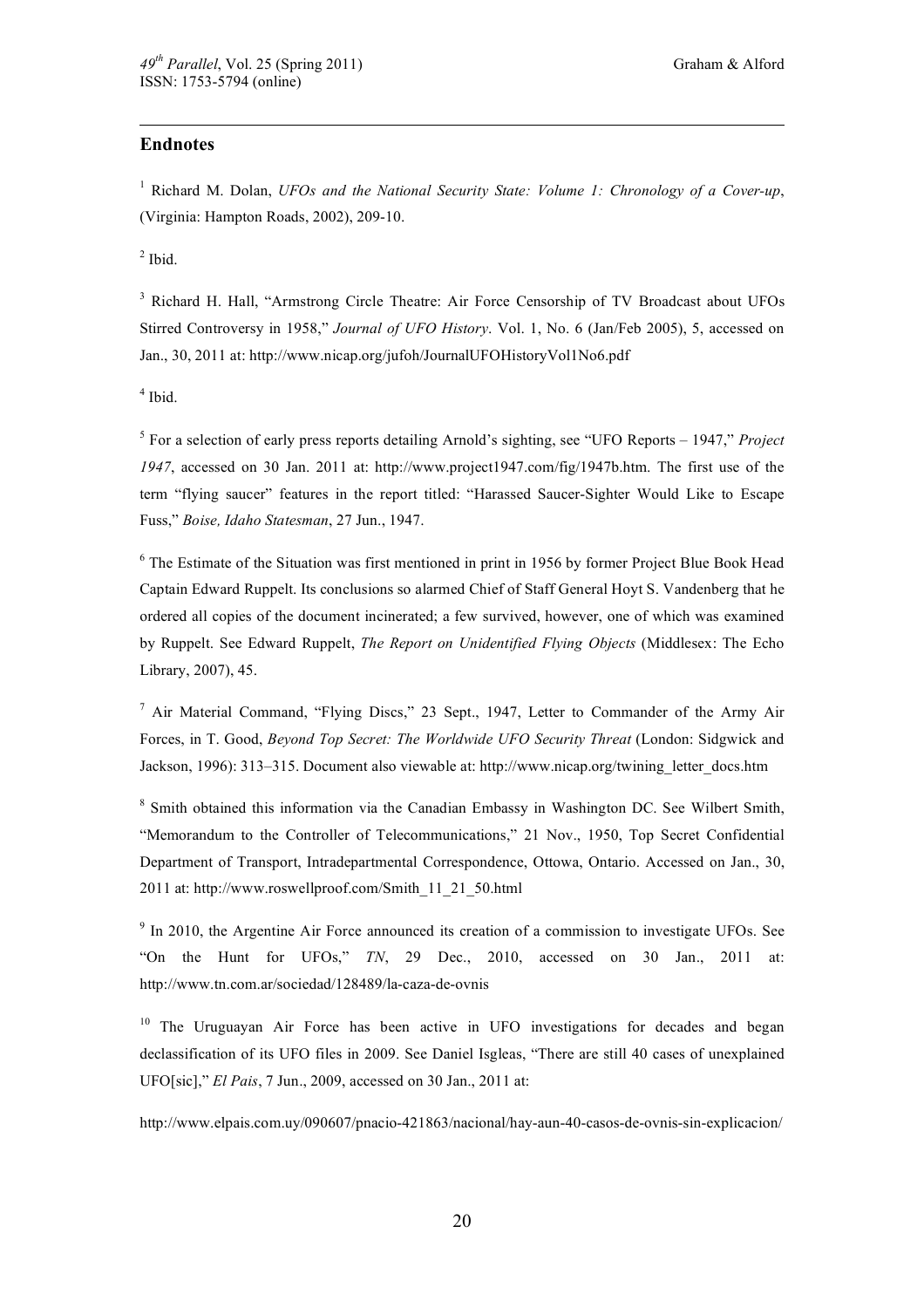$11$  The Peruvian Air Force's Office for the Investigation of Anomalous Activity (known as OIFFA) was established in 2001. See Leslie Kean, *UFOs: Pilots Generals and Government officials go on the Record*, (New York: Harmony Books, 2010), 189.

 $12$  The Chilean government's Committee for the Study of Anomalous Aerial Phenomena (known as CEFAA) was established in 1997 under the jurisdiction of its civil aviation department and works closely with the aviation branch of the Chilean Army. Ibid, 190.

<sup>13</sup> In 2010 the Brazilian government ordered its Air Force to officially record all UFO sightings and to register them with the national aerospace defence command. All sighting reports are now stored in the national archives in Rio de Janiro and made available to researchers. See "Brazil Air Force to Record UFO Sightings, *BBC News, Latin America and Caribbean*, 12 Aug., 2010, accessed on 30 Jan., 2011 at: http://www.bbc.co.uk/news/world-latin-america-10947856

 $14$  Operating within the framework of the French national space agency (CNES) the Group for the Study of Information on Unidentified Aerospace Phenomena (known as GEIPAN) is generally recognised as the most scientific and efficiently organised official UFO investigations body in the world, having operated continuously for over thirty years. See: http://www.cnes-geipan.fr/

 $15$  In 2010, The New Zealand government declassified approximately two thousand pages of UFO sighting reports collected by its military between 1954 and 2009. See "New Zealand Releases UFO Government Files," *BBC News, Asia-Pacific*, 22 Dec., 2010, accessed on Jan 30., 2011 at: http://www.bbc.co.uk/news/world-asia-pacific-12057314

<sup>16</sup> The Danish Tactical Air Command's historical UFO archives were made available to the public in 2009 and are accessible here: http://forsvaret.dk/FRK/Nyt%20og%20Presse/Pages/UFO.aspx

 $17$  Canada's UFO files have been available to the public through its national archives since 2007. See: http://www.collectionscanada.gc.ca/databases/ufo/index-e.html

<sup>18</sup> In 2009, the Russian Navy declassified its records of encounters with UFOs and USOs (Unidentified Submerged Objects). See "Russian Navy UFO Records Say Aliens Love Oceans," *Russia Today*, 21 July, 2009, accessed on Jan 31., 2011 at: http://rt.com/news/russian-navy-ufo-records-say-aliens-loveoceans/

19 MoD UFO files viewable at: http://www.nationalarchives.gov.uk/ufos/

<sup>20</sup> Air Command, UK Ministry of Defence. *UAP in the UK Air Defence Region: Executive Summary (Full)*. *Mod.uk*. December 2000, 6-7, accessed on 31 Jan., 2010 at: http://www.mod.uk/DefenceInternet/FreedomOfInformation/PublicationScheme/SearchPublicationSch eme/UapInTheUkAirDefenceRegionExecutiveSummary.htm

 $21$  Ibid, 4.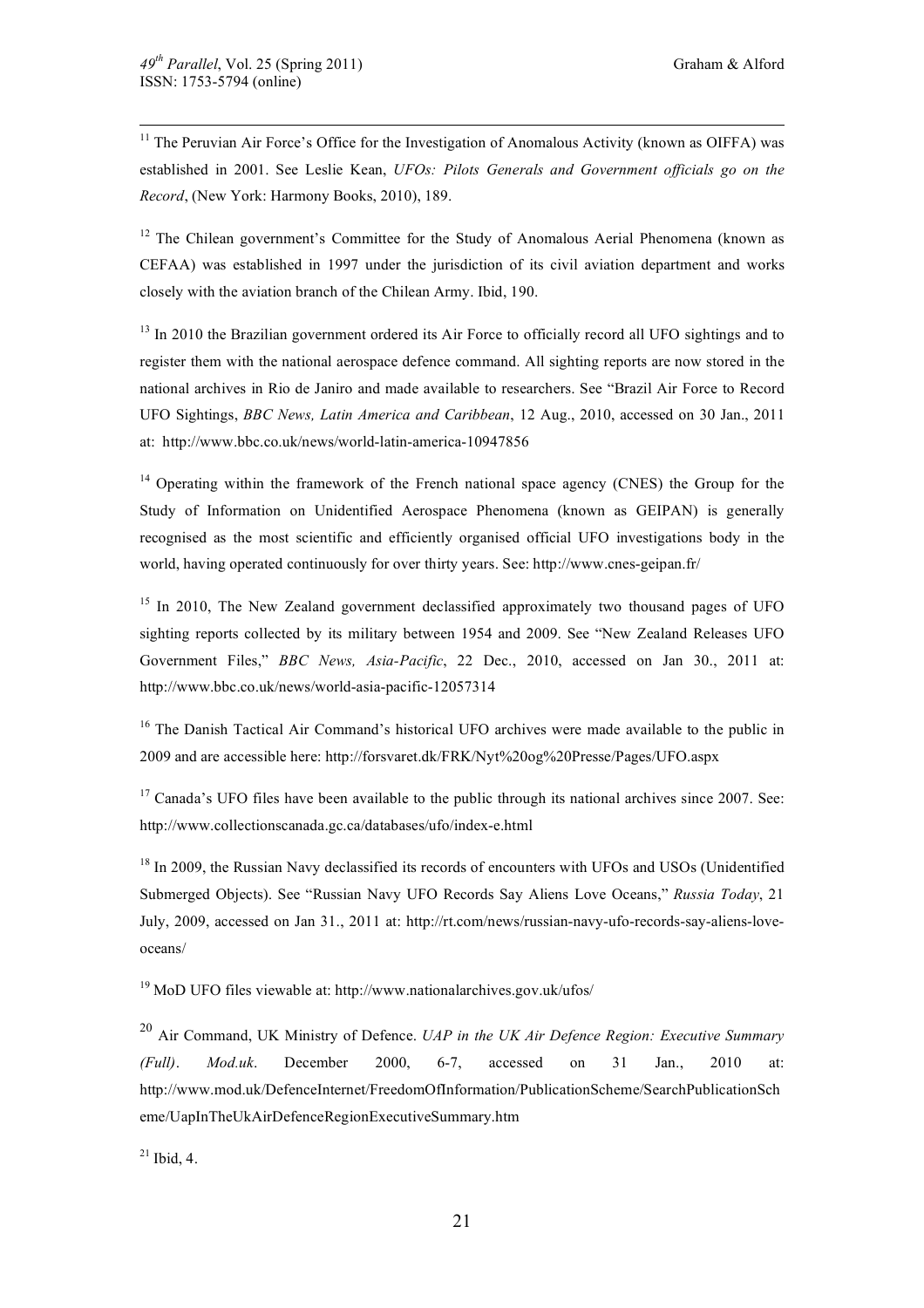$22$  Ibid, 10.

<sup>23</sup> Although the US government has released thousands of previously classified UFO files to the public, it has done so only under pressure applied through the FOIA, while the other governments cited recently have taken a more pro-active approach to their release of UFO files.

24 Alexander Wendt and Raymond Duvall, "Sovereignty and the UFO," *Political Theory*, Vol. 36 (August 2008), 610, accessed on Jan., 31, 2011 at: http://ptx.sagepub.com/content/36/4/607.full.pdf+html

25 See Lawrence Suid, "Lights! Camera! NASA!," *Space World*, Jun., 1987.

26 David L. Robb, *Operation Hollywood: How the Pentagon Shapes and Censors the Movies* (New York: Prometheus, 2004), 91-93.

 $27$  Ibid, 42-45.

28 Ibid, 29-30.

<sup>29</sup> "RAAF Captures Flying Saucer On Ranch in Roswell Region: No Details of Flying Disk are Revealed," *Roswell Daily Record*, 8 Jul., 1947, 1. For further details see: http://www.wired.com/thisdayintech/2010/07/0708army-announces-roswell-new-mexico-ufo-sighting/

<sup>30</sup> Associated Press, "Gen. Ramey Empties Roswell Saucer," *Roswell Daily Record*, 9 Jul., 1947, accessed on Jan., 31, 2011 at: http://www.ufoevidence.org/documents/doc382.htm

<sup>31</sup> Headquarters United States Air Force, "The Roswell Report: Fact Versus Fiction in the New Mexico Desert," US Government Printing Office, 1995, accessed on Jan., 31, 2011 at: http://contrails.iit.edu/History/Roswell/Report/index.html

<sup>32</sup> Headquarters United States Air Force, "The Roswell Report: Case Closed," US Government Printing Office, 1997, accessed on Jan., 31, 2011 at: http://contrails.iit.edu/History/Roswell/roswell.pdf

<sup>33</sup> United States, Central Intelligence Agency, *Report of Scientific Advisory Panel on Unidentified Flying Objects Convened by Office of Scientific Intelligence, CIA: January 14 – 18, 1953*, accessed on Jan., 31, 2011 at: http://www.cufon.org/cufon/robert.htm. See also: Dolan, *UFOs and the National Security State: Chronology of a Cover-up 1941-1973 Revised* Edition, 122-131.

 $34$ Ibid.

 $35$  Ibid.

 $36$  Ibid.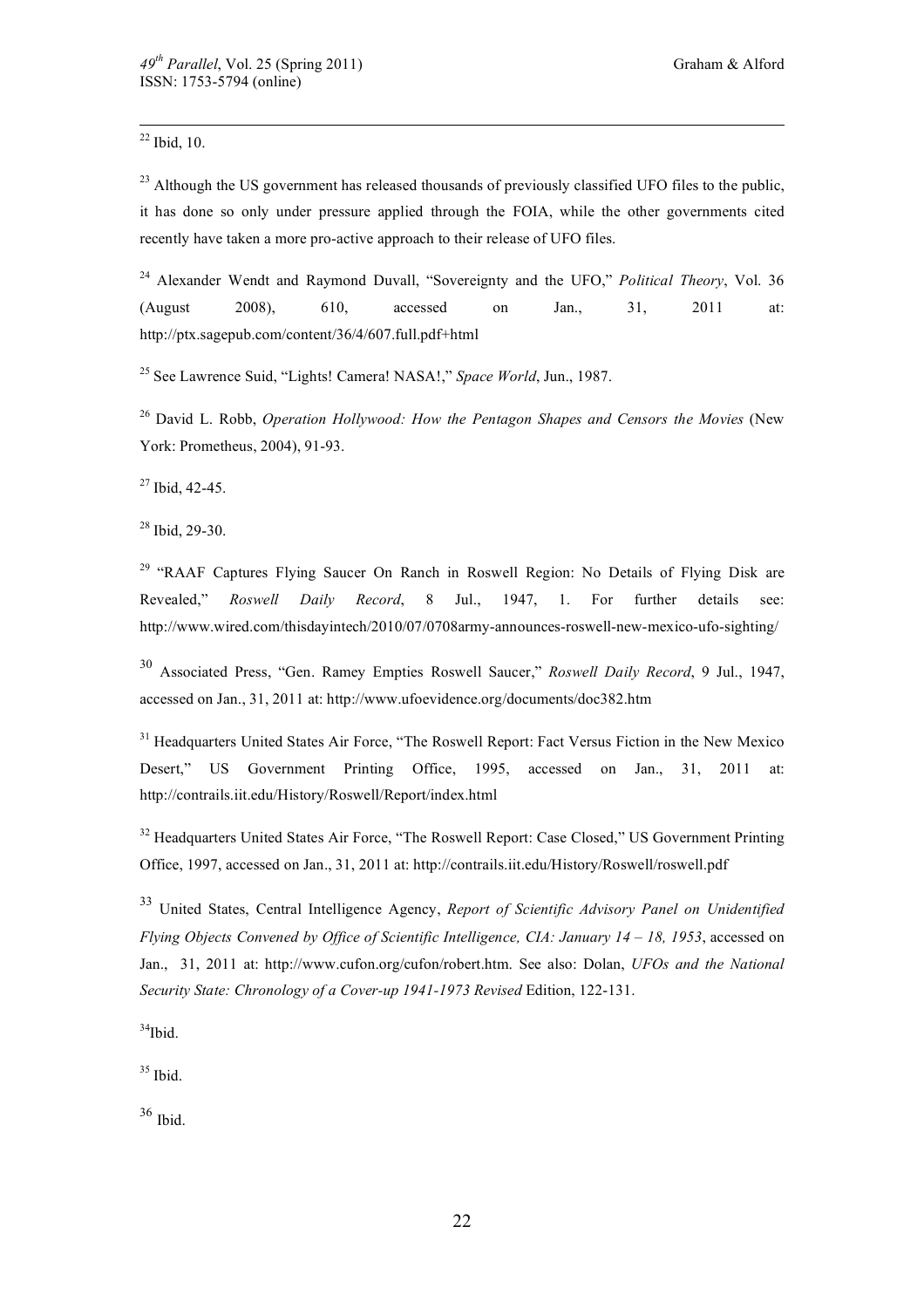37 Thornton Page, Letter to Frederick Durant. 8 Sept., 1966, Smithsonian Institution Archives, Record Unit 398, Box 61, Folder No. 4, cited in: Terry Hansen, *The Missing Times: News Media Complicity in the UFO Cover-up* (Self Published, 2000), 254, 330.

<sup>38</sup> Robert Barrow, "U.F.O. Revisited," *Official UFO Magazine*, 1976, accessed on 31 Jan., 2011 at: http://www.nicap.org/ufochop1.htm. See also: Paul Meehan, *Saucer Movies: A UFOlogical History of the Cinema* (Maryland: Scarecrow, 1998), 66-67.

<sup>39</sup> James H. Farmer and John Ellis, DVD commentary, *The Complete Steve Canyon on TV Volume 1,* Episode 7*: "*Project UFO," NBC First Run Tuesday 19 May, 1959, DVD released through Milton Caniff Estate.

 $40$  Ibid.

 $41$  Ibid.

<sup>42</sup> David Haft, interview with John Ellis, 17 Aug., 2006. Ellis relayed Haft's account to the author in a telephone interview dated 01 Jun., 2009.

<sup>43</sup> Ibid.

<sup>44</sup> Draft script supplied by John Ellis to the author, 27 May, 2009, courtesy of the Milton Caniff Estate.

 $45$  Ibid.

 $46$  Ibid.

47 Ibid.

<sup>48</sup> James H. Farmer and John Ellis, DVD commentary, *The Complete Steve Canyon on TV Volume 1,* Episode 7*: "*Project UFO," NBC First Run Tuesday 19 May, 1959, DVD released through Milton Caniff Estate.

 $49$  Ibid.

<sup>50</sup> Lawrence Suid, "Lights! Camera! NASA!," *Space World*, Jun., 1987, 16.

<sup>51</sup> Nick Redfern, "The Flying Saucer That Never Was," *Intermediate States: The Anomalist*, Vol. 13, (Oct. 2007), 51.

 $52$  Ibid.

<sup>53</sup> Lasker's comments likely refer to the Air Force's Project Grudge, an official UFO-debunking effort which ran throughout 1949. Grudge would reincarnate in 1952 as Project Blue Book. For details on the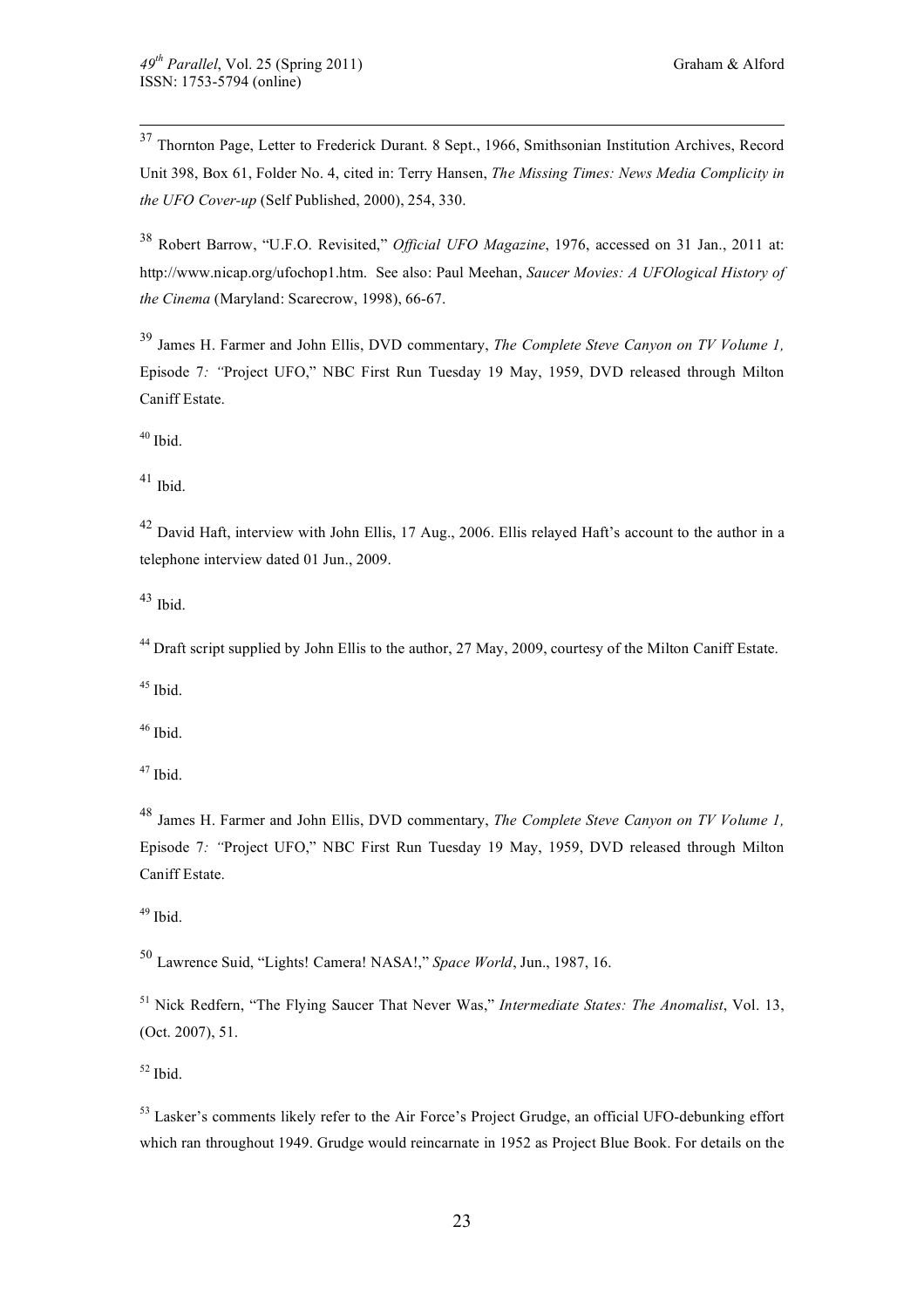history and operating procedure of Project Grudge, see Edward Ruppelt, *The Report on Unidentified Flying Objects*, 58-66.

<sup>54</sup> Lawrence Suid, "Lights! Camera! NASA!," 16.

55 Lawrence Suid, *Guts and Glory: The Making of the American Military Image in Film, Revised and Expanded Edition* (University Press of Kentucky: 2002), 223.

56 For information on Blue Book files stored at the US National Archives, see: http://www.archives.gov/foia/ufos.html

57 Lawrence Suid, *Guts and Glory: The Making of the American Military Image in Film, Revised Expanded Edition*, 494.

<sup>58</sup> Lawrence Suid, "Lights! Camera! NASA!," 20.

<sup>59</sup> Gail Heathwood, "Steven Spielberg," *Cinema Papers* (April/June 1978), 320. Requests to NASA, the Pentagon and Spielberg for a copy of the letter have proved unsuccessful.

60 Lawrence Suid, *Guts and Glory: The Making of the American Military Image in Film, Revised Expanded Edition*, 588.

 $61$  Ibid.

 $62$  Ibid.

63 Ibid, 590.

64 Ibid. 588-89.

<sup>65</sup> The film's primary military advisor, Pentagon film liaison Phil Strub, justified the DoD's involvement in the film thus: "We just wanted the case made that the Marines [depicted onscreen] understood that they were not going to prevail, but they were nobly sacrificing so the civilians... could escape." See John Herrman "How America's Proudest Technological Achievements Become Movie Props," Smart planet, 5 Oct., 2010, accessed on Jan., 30, 2011, at: http://www.smartplanet.com/technology/blog/thinking-tech/how-americas-proudest-technologicalachievements-become-movie-props/5418/

66 Larry A. Simmons, "'Transformers' put Airmen, Aircraft on Big Screen," *Af.mil*, 03 Jul., 2007, accessed on Jan., 30, 2011 at: http://www.af.mil/news/story.asp?id=123059424

 $67$  Ibid.

<sup>68</sup> *Transformers* (Dir. Michael Bay, Paramount Pictures and Dreamworks Pictures, DVD, 2007).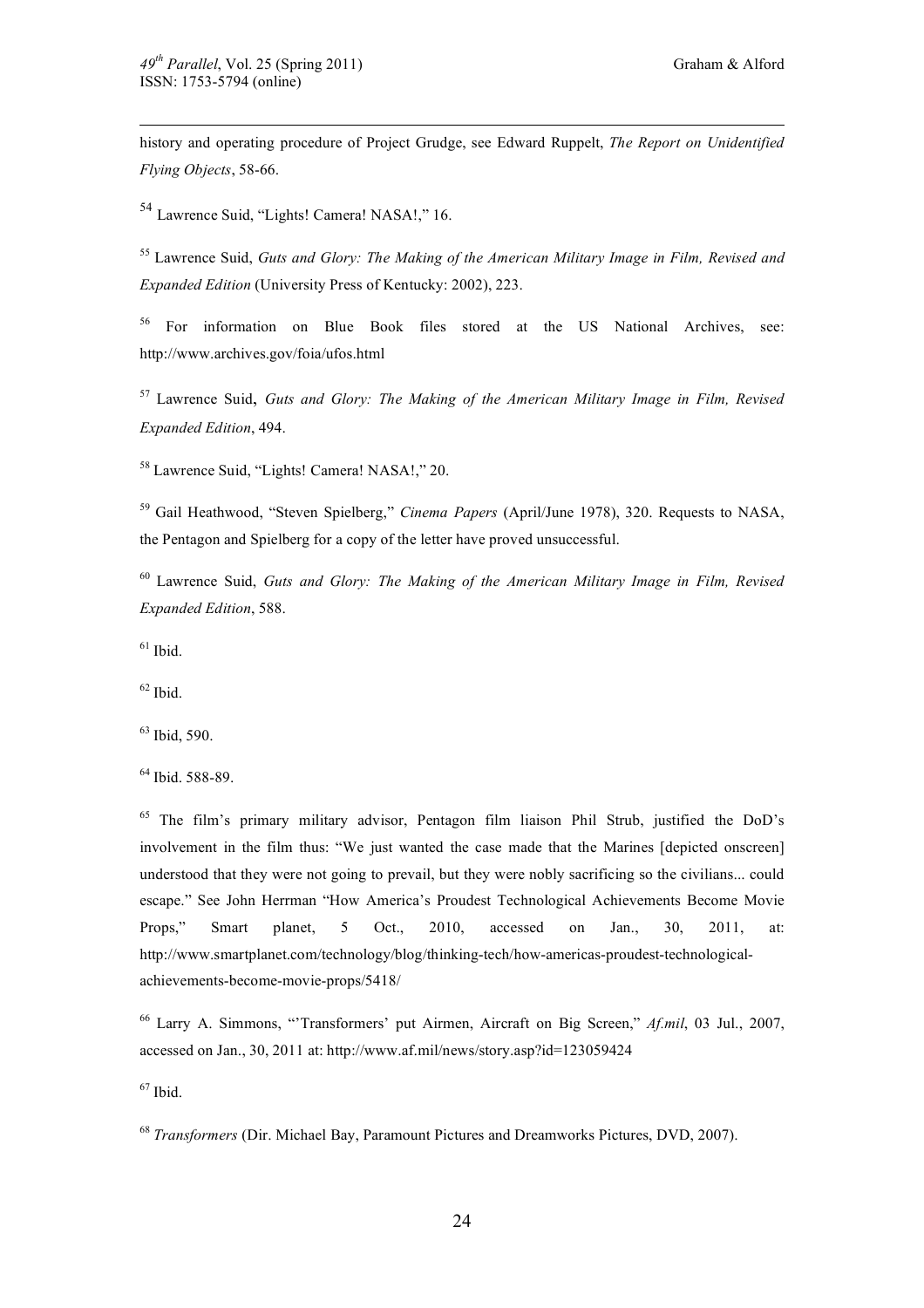69 Stanton Friedman, "Re: The UFO/Disney Connection," email to researcher Grant Cameron, 17 Mar., 2000. Friedman was present when Kimball revealed the story and confirmed to Grant Cameron that: "It was at the Saturday Night program of the July, 1979, MUFON Symposium in San Francisco. Kimball spoke first, then Allen Hynek [former chief scientific consultant to Project Blue Book], and then me." Incidentally, Kimball's enduring fascination with UFOs was well known during his later years. His involvement in space-themed educational films for Disney and the political significance of these is also well established. See: http://history.msfc.nasa.gov/vonbraun/disney\_article.html

70 Philip, J. Corso and William, J. Birnes, *The Day After Roswell* (New York: Pocket Books, 1997), 84- 85.

 $71$  Ibid.

<sup>72</sup> Dan Vergano, "Searching for Signs of ET life in the Universe," *USA Today*, 19 Mar., 2002, accessed on Jan., 31, 2011 at: http://www.usatoday.com/news/science/2002-03-19-et-signs.htm

<sup>73</sup> Robert Emenegger, telephone interview with the author, 28 Oct., 2008.

<sup>74</sup> *UFOs: Past Present and Future* (Dir. Robert Emenegger, Sandler Institutional Films, 1974).

 $<sup>75</sup>$  As a Graduate student at UCLA in the late 1950s Emenegger wrote his thesis on "The Influence of</sup> Motion Pictures on Public Behavior." Official documents pertaining to this, as well as Emenegger's professional biography and details of his involvement in CREEP, are contained within the US National Archives. Copies of said documents are in possession of the author, courtesy of Grant Cameron.

 $76$  Andy Fickman, telephone interview with the author, 02 Sept., 2010

 $77$  Ibid.

78 Ibid.

79 Ibid.

 $80$  Ibid.

 $81$  Paula Weiss, email response to the author, 09 Aug., 2010. After having conducted the interview with Fickman the following month, the author sought further response from Weiss, who on 07 Sept., 2010. replied via email: "We have no knowledge of any CIA officer having assisted with this film… It's very easy for outsiders, including Hollywood film people, to assume any US intelligence officer is CIA when in fact he could be from DIA, NSA, NGA, etc. Sorry I can't resolve this for you based on the available information."

 $82$  Andy Fickman, telephone interview with the author, 02 Sept., 2010

 $83$  Ibid.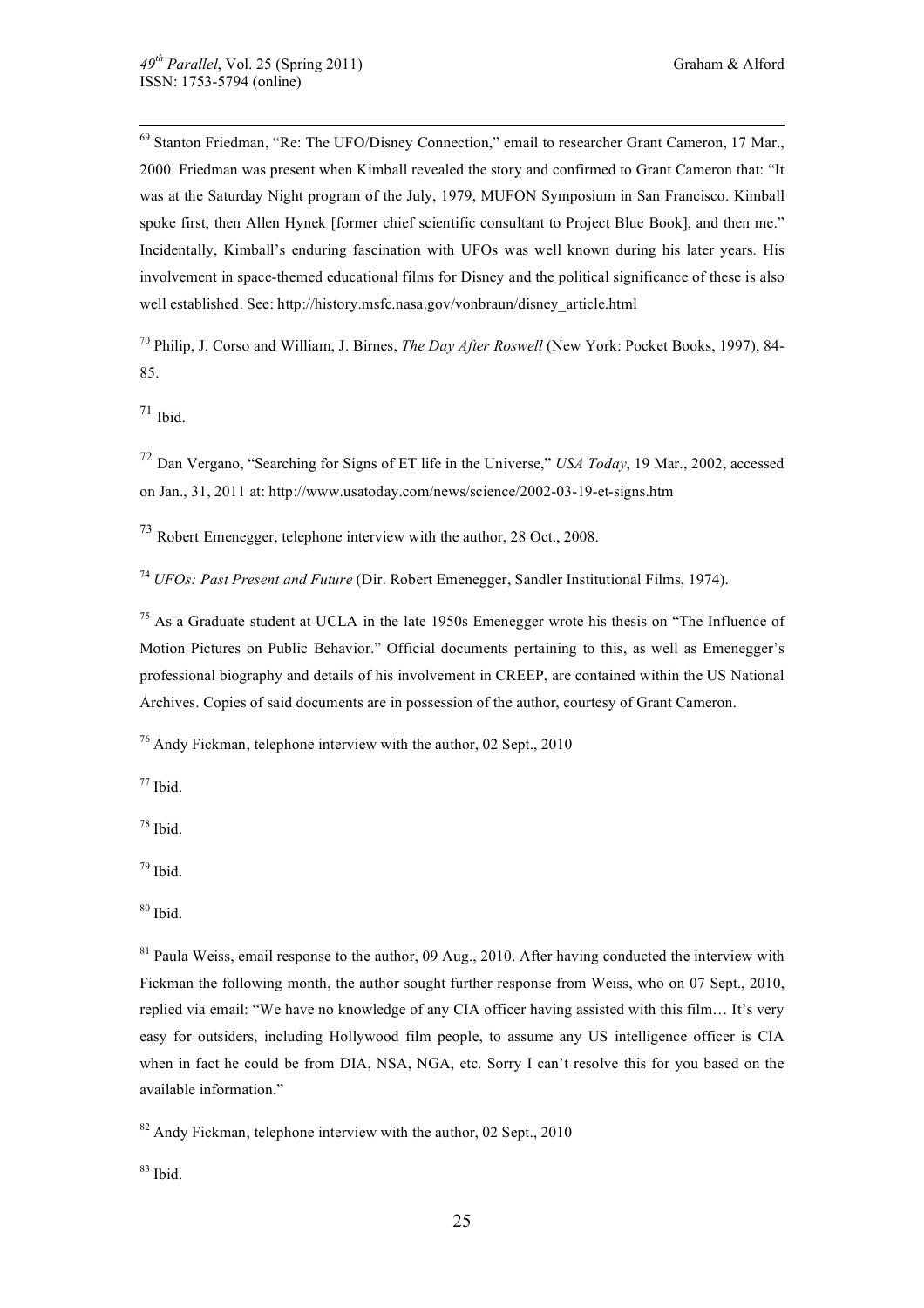## $84$  Ibid.

85 Brookings Institution, *Proposed Studies on the Implications of Peaceful Space Activities for Human Affairs*, Washington: National Aeronautics and Space Administration, 1961, 216, accessed on Jan., 31, 2011 at: http://www.nicap.org/papers/brookings.pdf

<sup>86</sup> Ibid, 217.

 $87$  An English Translation of The COMETA Report is downloadable in full at: http://www.ufoevidence.org/topics/cometa.htm

88 COMETA, *UFOs and Defense: What Should We Prepare For?* Institute of Higher Studies for National Defense, 1999, 34, accessed on Jan., 31, 2011 at: http://www.ufoevidence.org/newsite/files/COMETA\_part2.pdf. The report originally appeared in a special issue of the magazine VSD in France, Jul., 1999.

89 Ibid, 71

<sup>90</sup> Ibid, 85

<sup>91</sup> "Behind the scenes, high-ranking Air Force officers are soberly concerned about the UFOs. But through official secrecy and ridicule, many citizens are led to believe the unknown flying objects are nonsense. To hide the facts, the Air Force has silenced its personnel." Vice Admiral Roscoe Hillencoetter as quoted in: "Air Forge [sic] Order On 'Saucers' Cited; Pamphlet by the Inspector General Called Objects a 'Serious Business'," *New York Times*, 27 Feb., 1960, accessed on Jan., 31,  $2011$  at:

http://select.nytimes.com/gst/abstract.html?res=F50A12F9345D1A728DDDA10A94DA405B808AF1 D3. See also Leslie Kean, *UFOs: Generals, Pilots and Government Officials Go on the Record*, 143.

 $92$  "I do know that the CIA and the US government have been concerned over the UFO phenomenon for many years and that their attempts, both past and recent, to discount the significance of the phenomenon and to explain away the apparent lack of official interest in it have all the earmarks of a classic intelligence cover-up." Victor Marchetti, "How the CIA Views the UFO Phenomenon," *Second Look*, May, 1979, 2-5.

<sup>93</sup> In an official United States Senate letter dated 28 Mar., 1975, Goldwater responded to an enquiry regarding his publicly stated interest in UFOs: "About ten or twelve years ago I made an effort to find out what was in the building at Wright Patterson Air Force Base where the [UFO] information is stored that has been collected by the Air Force, and I was understandably denied this request. It is still classified above Top Secret." In another Senate letter, dated 19 Oct., 1981, Goldwater further stated: "I have had one long string of denials from chief after chief, so I have given up... this thing [the UFO issue] has gotten so highly classified... it is just impossible to get anything on it." See: Leslie Kean, *UFOs: Generals, Pilots and Government Officials go on the Record*, 243.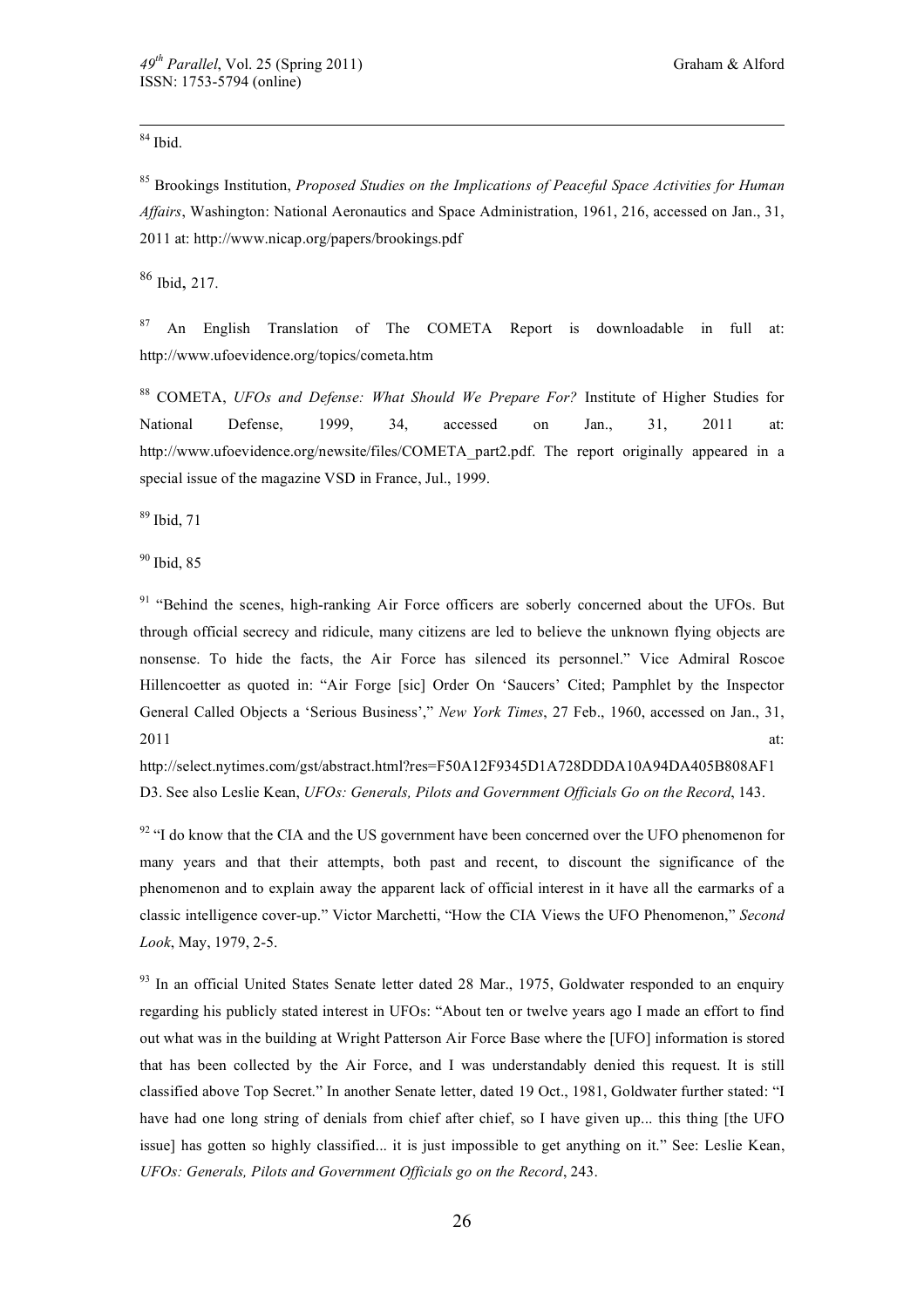<sup>94</sup> "For many years I have lived with a secret, in a secrecy imposed on all specialists and astronauts. I can now reveal that every day, in the USA, our radar instruments capture objects of form and composition unknown to us... I feel that we need to have a top-level, coordinated program to scientifically collect and analyze data from all over the Earth concerning any type of encounter, and to determine how best to interface with these visitors in a friendly fashion." Gordon Cooper, Col. USAF (Ret.), letter to Ambassador Griffith, Mission of Grenada to the United Nations, New York, 09 Sept., 1978.See Gordon Cooper and Bruce Henderson, *Leap of Faith: An Astronaut's Journey into the Unknown* (New York: Harpertorch, 2002), 219-225.

<sup>95</sup> In a 1995 letter addressed to Bill Clinton, as part of a sustained dialogue with the White House on the issue of UFO disclosure, Rockefeller requested that the President "personally and specifically direct a review of current government information policy concerning Extraterrestrial Intelligence (ETI), including Unidentified Flying Objects (UFOs)." Rockefeller wrote: "It is widely believed that various agencies of the federal government have substantial information concerning the existence or nonexistence of UFOs, and that it has been unnecessarily withheld from the public as classified. If the information were released, it would be received as evidence of a new spirit of partnership between government and its citizens." Lawrence S., Rockefeller, "Lifting Secrecy on Information About Extraterrestrial Intelligence as part of the Current Classification Review, letter to President Clinton, 23 Aug., 1995. Document viewable at: http://www.paradigmresearchgroup.org/Rockefeller%20Documents/RID-8-23-95.htm#2

<sup>96</sup> "I happen to have been privileged enough to be in on the fact that we've been visited on this planet and the UFO phenomena is real... It's been well covered up by all our governments for the last 60 years or so, but slowly it's leaked out and some of us have been privileged to have been briefed on some of it... I've been in military and intelligence circles, who know that beneath the surface of what has been public knowledge, yes - we have been visited." Edgar Mitchell as quoted in: "Apollo 14 astronaut claims aliens HAVE made contact - but it has been covered up for 60 years," *The Daily Mail*, 24 Jul., 2008, accessed on 30 Jan., 2011 at: http://www.dailymail.co.uk/sciencetech/article-1037471/Apollo-14-astronaut-claims-aliens-HAVE-contact--covered-60-years.html

 $97$  "The time has come to lift the veil of secrecy and let the truth emerge so that there can be a real and informed debate about one of the most important problems facing our planet today... but it is quite impossible to have that kind of informed debate about a problem that doesn't officially exist." Paul Hellyer speaking at a symposium on UFO disclosure, 25 Sept., 2005, accessed on Jan., 30, 2011 and viewable at: http://video.google.com/videoplay?docid=8964281348675417592#docid=- 8731502304852399080

<sup>98</sup> "There are many high-ranking military, aviation and government officials who share my concerns [about UFOs]. While on active duty, they have either witnessed a UFO incident or have conducted an official investigation into UFO cases relevant to aviation safety and national security... We want the government to stop putting out stories that perpetuate the myth that all UFOs can be explained away in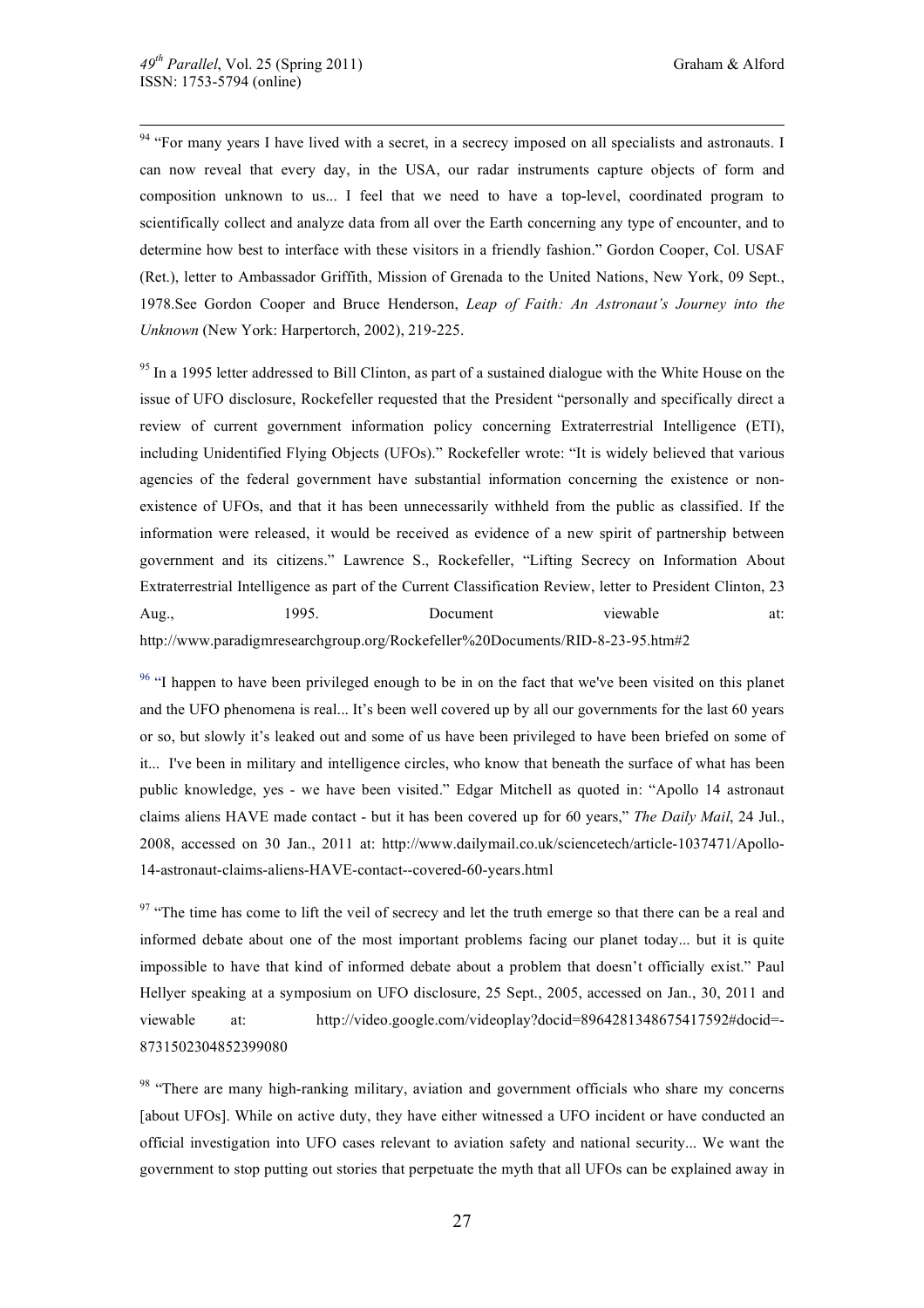down-to-earth conventional terms. Investigations need to be re-opened, documents need to be unsealed and the idea of an open dialogue can no longer be shunned... When it comes to [UFO] events... that are still completely unsolved, we deserve more openness in government, especially our own. See Fife Symington, "Symington: I Saw a UFO in the Arizona Sky," *CNN*, 09 Nov., 2007, accessed on Jan., 31 at: http://articles.cnn.com/2007-11-09/tech/simington.ufocommentary 1 ufos-flares-aviationsafety?\_s=PM:TECH

<sup>99</sup> The press conference took place on 22 Oct., 2002 and was organised by the coalition for Freedom of Information. Video of Podesta's statement available here: http://www.youtube.com/watch?v=smwQau3HtKM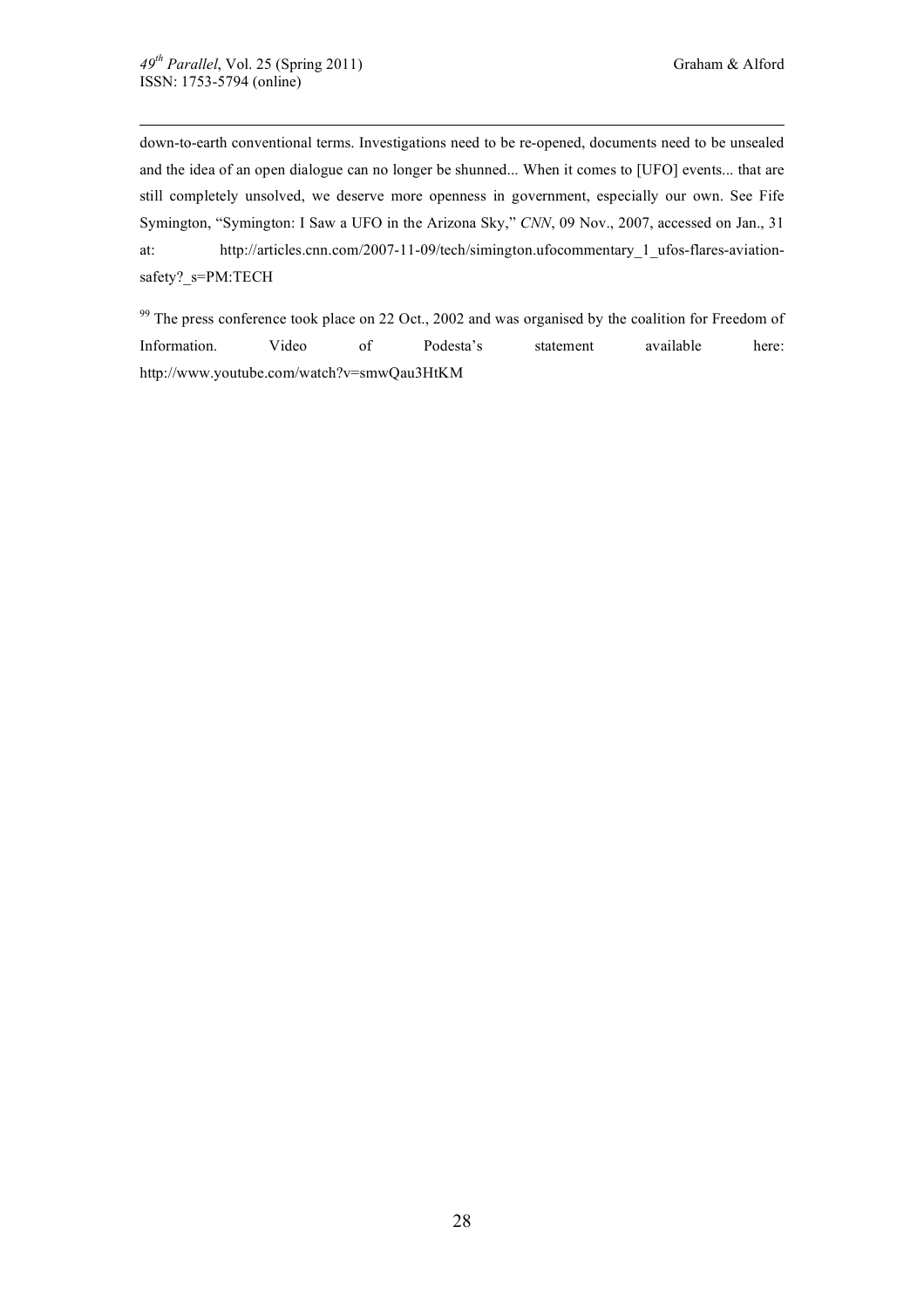## **Bibliography**

- Air Command, UK Ministry of Defence, UAP in the UK Air Defence Region: Executive Summary (Full) (London: Ministry of Defence, 2000).
- "Air Forge [sic] Order On 'Saucers' Cited; Pamphlet by the Inspector General Called Objects a 'Serious Business'," New York Times, 27 Feb., 1960.
- "Apollo 14 astronaut claims aliens HAVE made contact but it has been covered up for 60 years," The Daily Mail, 24 Jul., 2008.
- Associated Press, "Gen. Ramey Empties Roswell Saucer," Roswell Daily Record, 09 Jul., 1947.
- Barrow, R., "U.F.O. Revisited," Official UFO Magazine (March 1976). Available at: http://www.nicap.org/ufochop1.htm.
- "Harassed Saucer-Sighter Would Like to Escape Fuss," Boise Idaho Statesman, 27 Jun., 1947.
- "Brazil Air Force to Record UFO Sightings," BBC News, Latin America and Caribbean, 12 Aug., 2010.
- Brookings Institution, Proposed Studies on the Implications of Peaceful Space Activities for Human Affairs (Washington: National Aeronautics and Space Administration, 1961).
- COMETA, UFOs and Defense: What Should We Prepare For? (Paris: Institute of Higher Studies for National Defense, 1999).
- Cooper, G., and Bruce Henderson, Leap of Faith: An Astronaut's Journey into the Unknown. (New York: Harpertorch, 2002).
- Corso, P. J., and William, J. Birnes. The Day After Roswell (New York: Pocket Books, 1997).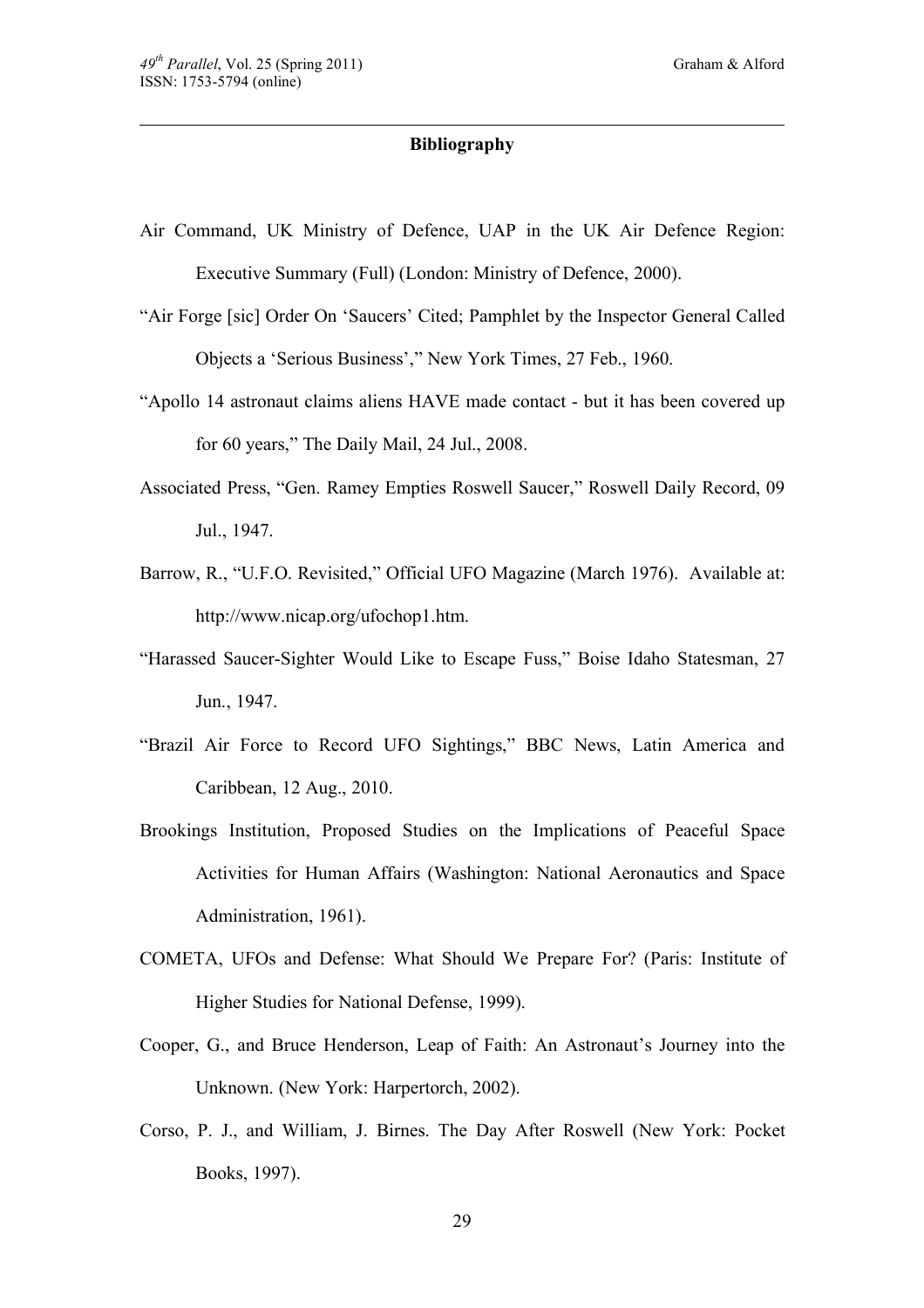Dolan, R. M., UFOs and the National Security State: Volume 1: Chronology of a Cover-up: 1941 – 1973 (Virginia: Hampton Roads, 2002).

Emenegger, R., telephone interview with the author, 28 Oct., 2008.

- Farmer, J. H., and John Ellis, DVD commentary, The Complete Steve Canyon on TV Volume 1, Episode 7: "Project UFO," NBC First Run, Tuesday, 19 May, 1959.
- Fickman, A., telephone interview with the author, 02 Sept., 2010.
- Friedman, S., "Re: The UFO/Disney Connection," email to Grant Cameron, 17 Mar., 2000.
- Good. T., Beyond Top Secret: The Worldwide UFO Security Threat (London: Sidgwick and Jackson, 1996).
- Haft, D., interview with John Ellis, 17 Aug., 2006.
- Hall, R. H., "Armstrong Circle Theatre: Air Force Censorship of TV Broadcast about UFOs Stirred Controversy in 1958," Journal of UFO History, Vol. 1, No. 6 (Jan/Feb 2005), 3–6.
- Hansen, T., The Missing Times: News Media Complicity in the UFO Cover-up (Self Published: 2000).
- Headquarters United States Air Force, The Roswell Report: Case Closed (Washington D.C. US Government Printing Office, 1997).
- ——, The Roswell Report: Fact Versus Fiction in the New Mexico Desert (Washington D.C.: US Government Printing Office, 1995).

Heathwood, G., "Steven Spielberg," Cinema Papers (April/June 1978), 318–21; 379.

Herrman, J., "How America's Proudest Technological Achievements Become Movie Props," SmartPlanet, 05 Oct., 2010.

Isgleas, D., "There are still 40 cases of unexplained UFO[sic]," El Pais, 07 Jun., 2009.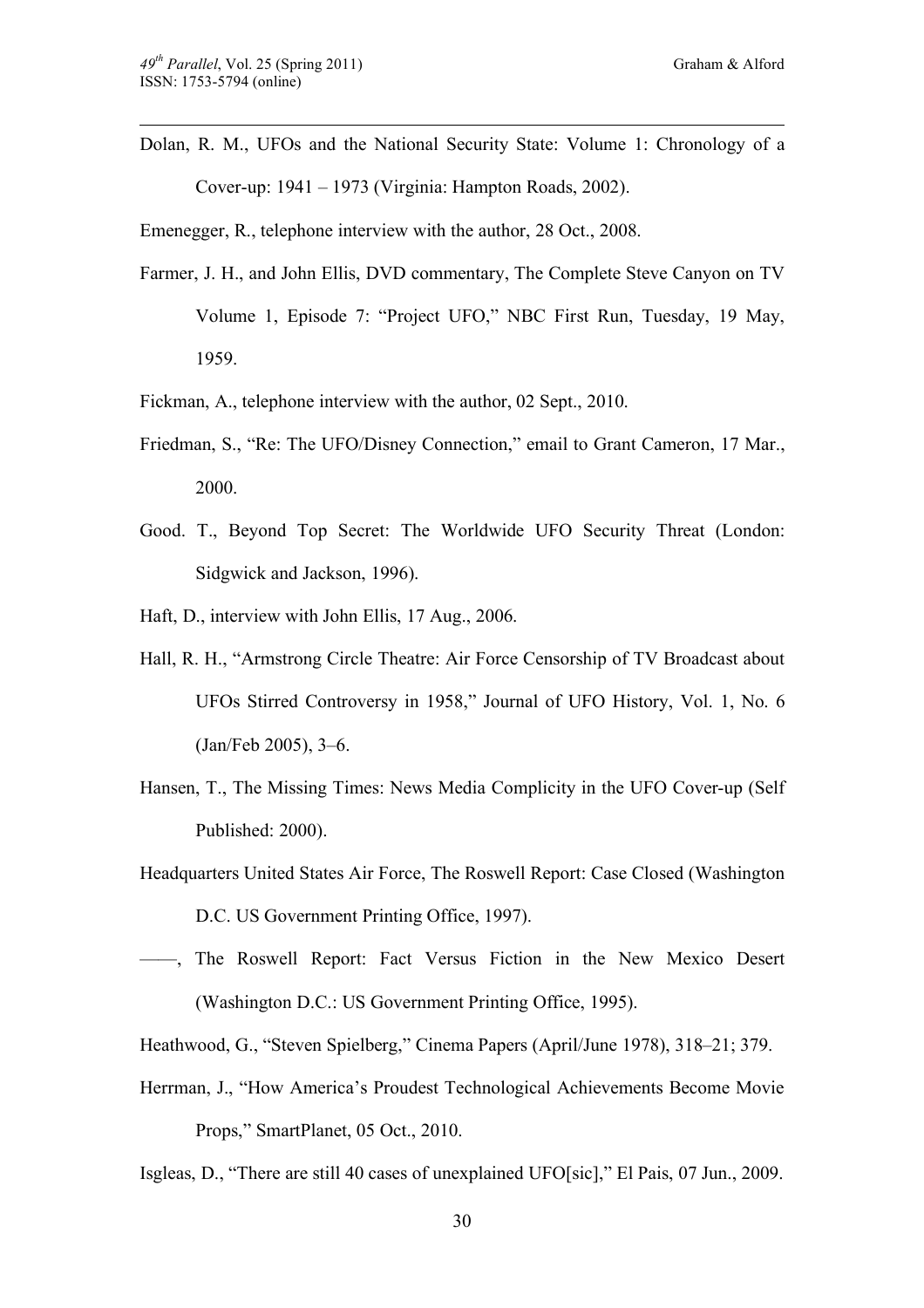- Kean, L., UFOs: Pilots Generals and Government officials go on the Record (New York: Harmony Books, 2010).
- Marchetti, V., "How the CIA Views the UFO Phenomenon," Second Look (May, 1979), 2–7.
- Meehan, P., Saucer Movies: A UFOlogical History of the Cinema (Maryland: Scarecrow, 1998).
- "New Zealand Releases UFO Government Files," BBC News, Asia-Pacific, 22 Dec., 2010.
- "On the Hunt for UFOs," TN, 29 Dec., 2010.
- Page, T., Letter to Frederick Durant, 08 Sept., 1966, Smithsonian Institution Archives, Record Unit 398, Box 61, Folder No. 4.
- "RAAF Captures Flying Saucer on Ranch in Roswell Region: No Details of Flying Disk are Revealed," Roswell Daily Record, 08 Jul., 1947.
- Redfern, N., "The Flying Saucer That Never Was," Intermediate States: The Anomalist, (Vol. 13, Oct. 2007), 51-67.
- Robb, D. L., Operation Hollywood: How the Pentagon Shapes and Censors the Movies (New York: Prometheus, 2004).
- Rockefeller, L. S., "Lifting Secrecy on Information About Extraterrestrial Intelligence as part of the Current Classification Review," letter to President Clinton, 23 Aug., 1995.
- Ruppelt, E., The Report on Unidentified Flying Objects (Middlesex: The Echo Library, 2007).
- "Russian Navy UFO Records Say Aliens Love Oceans," Russia Today, 21 Jul., 2009.
- Simmons, L. A., "'Transformers' put Airmen, Aircraft on Big Screen," Af.mil, 03 Jul., 2007.